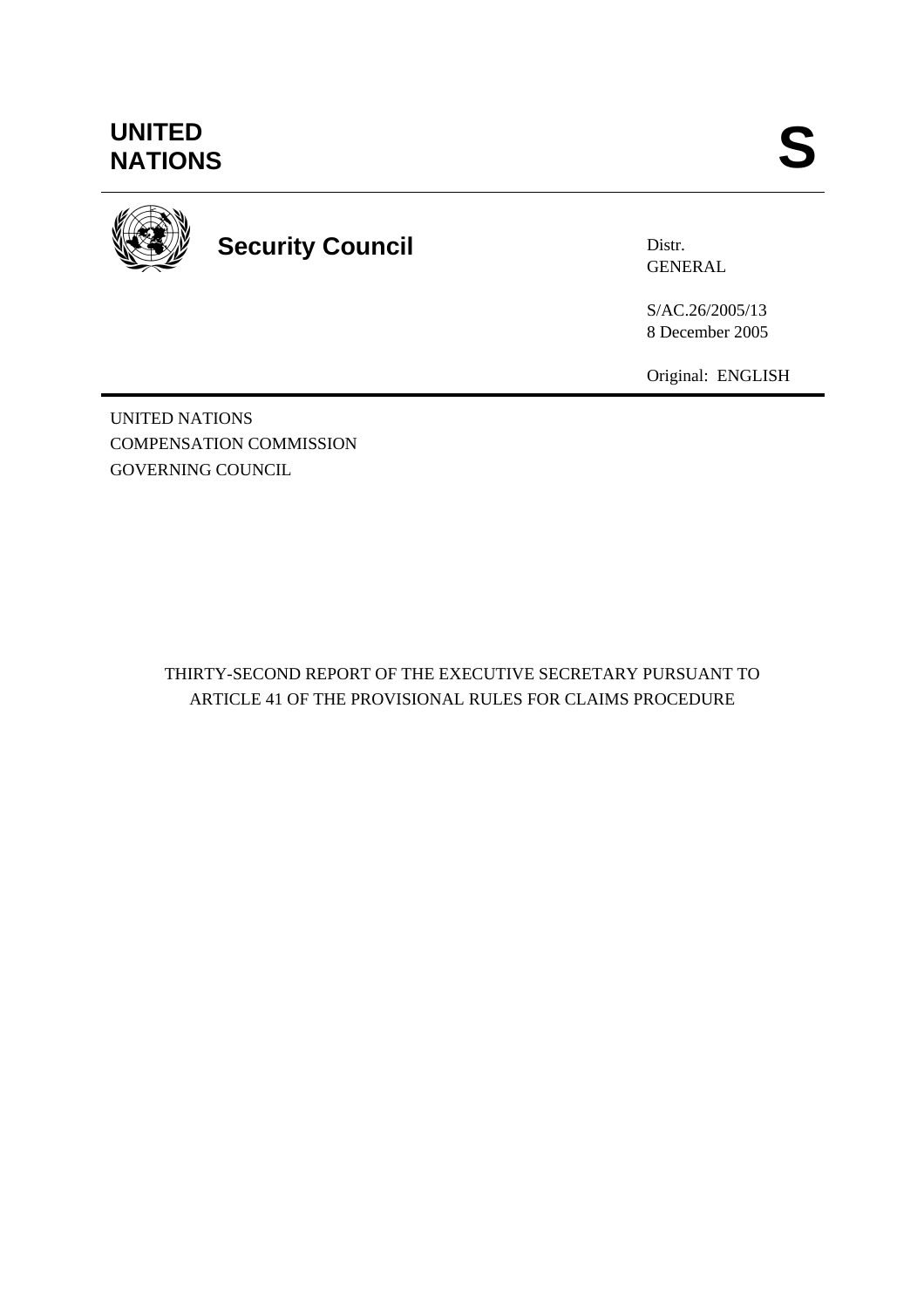#### Introduction

1. The present report identifies, pursuant to article 41 of the United Nations Compensation Commission's (the "Commission") Provisional Rules for Claims Procedure (S/AC.26/1992/10) (the "Rules"), recommended corrections in the various claims categories since the "Thirty-first report of the Executive Secretary pursuant to article 41 of the Provisional Rules for Claims Procedure" (S/AC.26/2005/12) (the "thirty-first article 41 report"). Chapter I of this report contains recommended corrections concerning claims in categories "A", "C" and "D". Chapter II provides information concerning requests by claimants for corrections under article 41 of the Rules to approved awards in categories "D" and "E", including a report of the secretariat's review to determine whether or not these requests warrant action under article 41. Annexes I to III to this report contain tables showing the aggregate corrected awards, by country and by instalment, based on the recommendations contained herein. Annex IV contains tables showing the secretariat's review of requests for corrections to claims in categories "D" and "E" undertaken since the thirty-first article 41 report and annex V contains a cumulative table of article 41 corrections to claim awards up to the fifty-seventh session of the Governing Council.

## I. RECOMMENDED CORRECTIONS CONCERNING CLAIMS IN CATEGORIES "A", "C" AND "D"

#### A. Category "A" corrections

2. Recommendations for corrections to category "A" claims comprise the following kinds of corrections: duplicate claims, higher to lower amounts, reinstatement of claims previously identified as duplicates and individual to family amounts.

#### 1. Duplicate claims

3. The secretariat identified a list of potential duplicate category "A" claims filed by the Governments of India, the Philippines, Serbia and Montenegro and Sri Lanka and provided the list to the Governments seeking their views on the matter. The secretariat received confirmation from those Governments that 284 of these category "A" claims are, in fact, duplicates and should not have been awarded compensation. It should be noted that the full amount of the awards issued for most of these duplicate claims has been returned by the claimant governments. In other instances, the claimant governments were only able to return part of the award issued, usually the second payment of USD 1,500 owing to a category "A" claimant who had already received a first payment of USD 2,500. Of the total repayable amount of USD 1,087,000 in respect of duplicate claims, the Commission has received a refunded amount of USD 1,026,000. The refunded amount corresponds to the full amount (USD 975,500) for 257 claims and a partial amount (USD 50,500) for 27 claims. The balance of USD 61,000 is repayable to the Compensation Fund and the secretariat has reminded the relevant governments of their obligation to return the funds.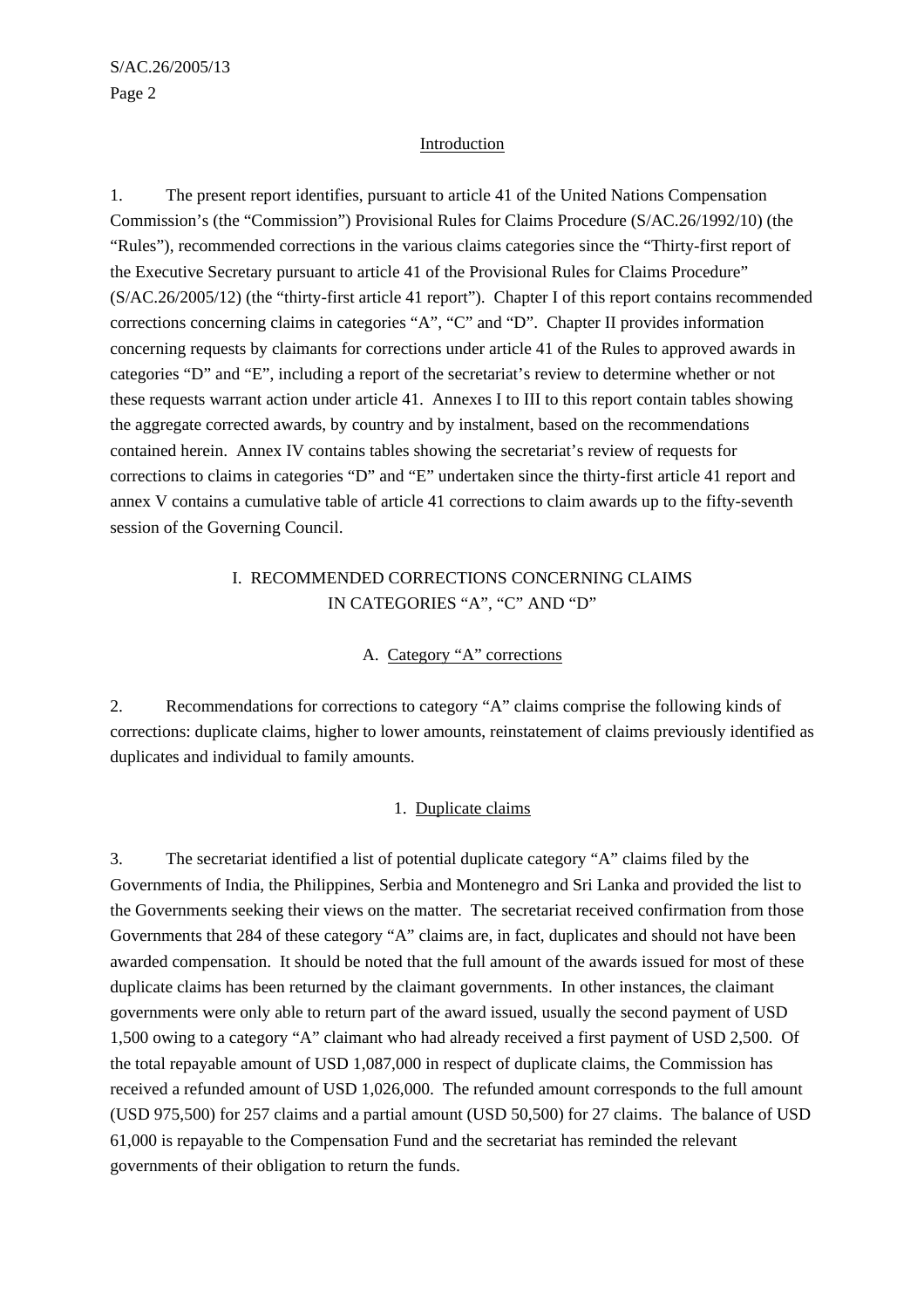S/AC.26/2005/13 Page 3

4. Accordingly, as set forth in table 1 below, it is recommended that the awards for these claims be corrected. Table 1 identifies the countries concerned, the instalments to be adjusted, the number of claims affected, and the net effect of the adjustments.

| Country               | Instalment | Number of claims | Amount of net effect |
|-----------------------|------------|------------------|----------------------|
|                       |            | affected         | (USD)                |
|                       | First      | 4                | (16,000.00)          |
| India                 | Second     | 8                | (29,000.00)          |
|                       | Third      | 3                | (16,000.00)          |
|                       | Fourth     | 63               | (226,000.00)         |
|                       | Fifth      | 163              | (619,000.00)         |
|                       | Sixth      | 38               | (161,000.00)         |
| Philippines           | Sixth      | 1                | (4,000.00)           |
| Serbia and Montenegro | Third      | 1                | (4,000.00)           |
| Sri Lanka             | Fourth     | $\overline{2}$   | (8,000.00)           |
|                       | Sixth      | 1                | (4,000.00)           |
| Total                 |            | 284              | (1,087,000.00)       |

Table 1. Category "A" corrections: duplicate claims

#### 2. Higher to lower amounts

5. Decision 21 (S/AC.26/Dec.21 (1994)) of the Governing Council states that "any claimant who has selected a higher amount in category 'A' (US\$4,000 or US\$8,000) and has also filed a category 'B', 'C' or 'D' claim will be deemed to have selected the corresponding lower amount under category 'A'". The secretariat identified a list of category "A" claims filed by the Governments of India, Jordan, Pakistan and the Philippines that potentially matched claims filed in other individual claim categories and provided the list to the Governments seeking their views on the matter. The secretariat received confirmation from those Governments that 175 of those claims had been filed for a higher amount in category "A" by claimants who had also filed claims in another claim category. Therefore, the awards for these category "A" claims should be reduced to the amounts appropriate to the proper status of the claims. Consistent with the situation described at paragraph 3, for duplicate claims, the entire excess amounts paid to the claimants have, in most cases, been returned to the Compensation Fund. In other instances, only part of the excess award amounts have been returned. Of the total repayable amount of USD 300,000 in respect of higher to lower amounts, the Commission has received a refunded amount of USD 290,745. The refunded amount corresponds to the full amount (USD 274,500) for 162 claims and a partial amount (USD 16,245) for 13 claims. The balance of USD 9,255 is repayable to the Compensation Fund and the secretariat has reminded the relevant governments of their obligation to return the funds.

6. Accordingly, as set forth in table 2 below, it is recommended that the awards for these claims be corrected. Table 2 identifies the country concerned, the instalments to be adjusted, the number of claims affected, and the net effect of the adjustments.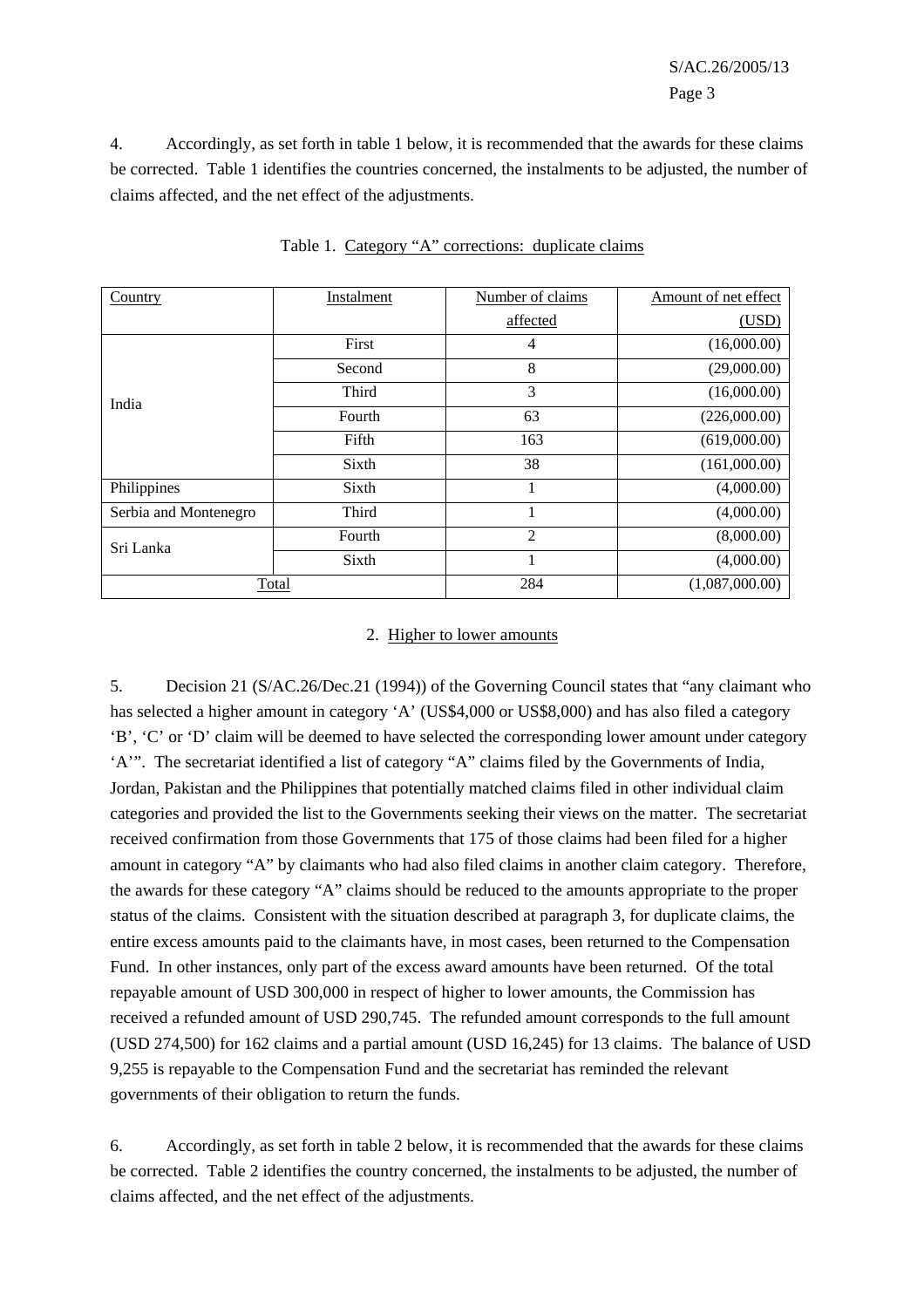Page 4

| Country     | Instalment | Number of claims | Amount of net effect |
|-------------|------------|------------------|----------------------|
|             |            | affected         | (USD)                |
|             | First      | 7                | (13,500.00)          |
| India       | Second     | 17               | (33,000.00)          |
|             | Third      | 8                | (13,500.00)          |
|             | Fourth     | 38               | (63,000.00)          |
|             | Fifth      | 80               | (136,500.00)         |
|             | Sixth      | 12               | (19,500.00)          |
| Jordan      | Sixth      | $\mathbf{1}$     | (3,000.00)           |
| Pakistan    | First      | 1                | (1,500.00)           |
|             | Second     | $\mathbf{1}$     | (1,500.00)           |
|             | Fourth     | 3                | (4,500.00)           |
| Philippines | Fifth      | 5                | (7,500.00)           |
|             | Sixth      | $\overline{2}$   | (3,000.00)           |
| Total       |            | 175              | (300,000.00)         |

## Table 2. Category "A" corrections: higher to lower amounts

## 3. Reinstatement of a claim previously identified as a duplicate

7. One claim from Sri Lanka, which had been erroneously identified as a duplicate claim, should be reinstated since additional information received from the Government demonstrates that the claim is, in fact, not a duplicate.

8. Accordingly, as set forth in table 3 below, it is recommended that the award for this claim be corrected. Table 3 identifies the country concerned, the instalment to be adjusted, the number of claims affected, and the net effect of the adjustment.

|  |  | Table 3. Category "A" correction: reinstatement of claim previously identified as a duplicate |  |  |  |
|--|--|-----------------------------------------------------------------------------------------------|--|--|--|
|  |  |                                                                                               |  |  |  |

| <u>Country</u> | Instalment | Number of claims | Amount of net effect |
|----------------|------------|------------------|----------------------|
|                |            | affected         | USD <sup>1</sup>     |
| Sri Lanka      | Fourth     |                  | 4,000.00             |
| Total          |            |                  | 4,000.00             |

## 4. Individual to family

9. Following an enquiry from the Government of the Russian Federation, the secretariat reviewed a claim that was included in the second instalment of category "A" claims. As a result of its review, the secretariat noted that a clerical error was made in the processing of the claim that warrants correction under article 41 of the Rules. Specifically, the claim, which had been processed as an individual claim, was eligible to be processed as a family claim. The award for this claim should, therefore, be increased to the amount appropriate to the proper status of the claim.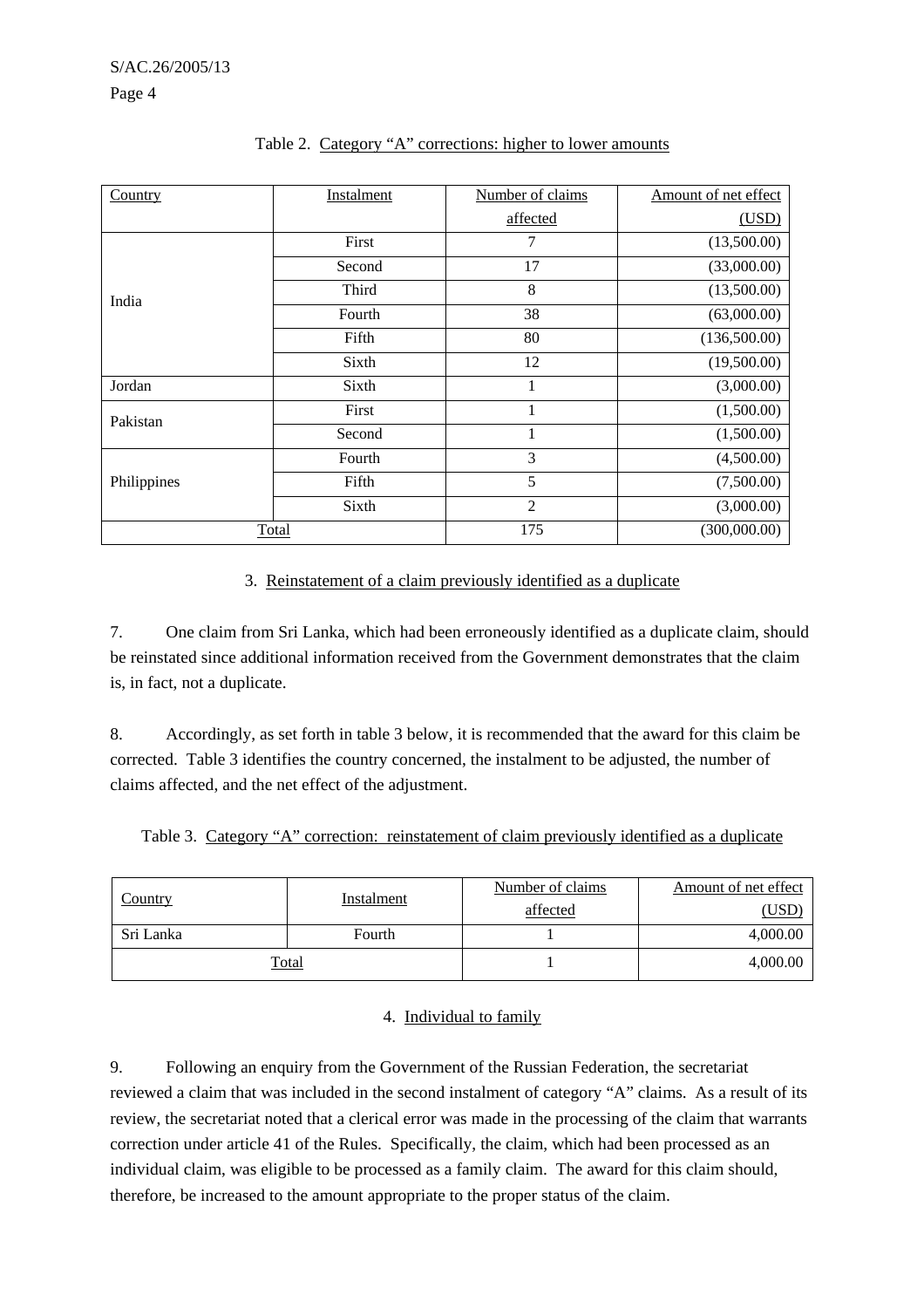10. Accordingly, as set forth in table 4 below, it is recommended that the award amount for this claim be corrected. Table 4 identifies the country concerned, the instalment to be adjusted, the number of claims affected, and the net effect of the adjustment.

| Country                   | Instalment | Number of claims | Amount of net effect |
|---------------------------|------------|------------------|----------------------|
|                           |            | affected         | (USD)                |
| <b>Russian Federation</b> | Second     |                  | 4,000.00             |
| <u>Total</u>              |            |                  | 4,000.00             |

|  | Table 4. Category "A" correction: individual to family |  |  |
|--|--------------------------------------------------------|--|--|
|  |                                                        |  |  |
|  |                                                        |  |  |

## 5. Summary

11. In summary, the recommended corrections in category "A" concern 461 claims submitted by seven Governments resulting in a net decrease in the total amount awarded of USD 1,379,000. Of these, the total amount awarded for two claims was increased by USD 8,000 and the total amount awarded for 459 claims was reduced by USD 1,387,000. The recommendations with respect to the first, second, third, fourth, fifth and sixth instalments of category "A" claims, by country and by instalment, are provided in tables 1 to 7 of annex I to the present report.

## B. Category "C" corrections

12. Recommendations for corrections to category "C" claims cover one regular category "C" claim and six category "C" Palestinian "late claims". They arise from a change in the submitting entity in the case of the regular category "C" claim and clerical errors made by the secretariat in the case of the category "C" Palestinian late claims, as reported in the following paragraphs.

13. At the request of the claimant and with the agreement of the Governments concerned, one claim submitted by India that was included in the seventh instalment of category "C" claims should be transferred to Canada. The first two payments of compensation to the claimant were made through the Government of India. The Government of Canada has agreed to make the third and final payment to the claimant. This proposed correction will not affect the amount awarded and approved by the Governing Council for the claim in question.

14. Accordingly, as set forth in table 5 below, it is recommended that the claim be transferred from India to Canada. Table 5 identifies the countries concerned, the instalment to be adjusted, the number of claims affected, and the amounts of the net effect of the adjustment.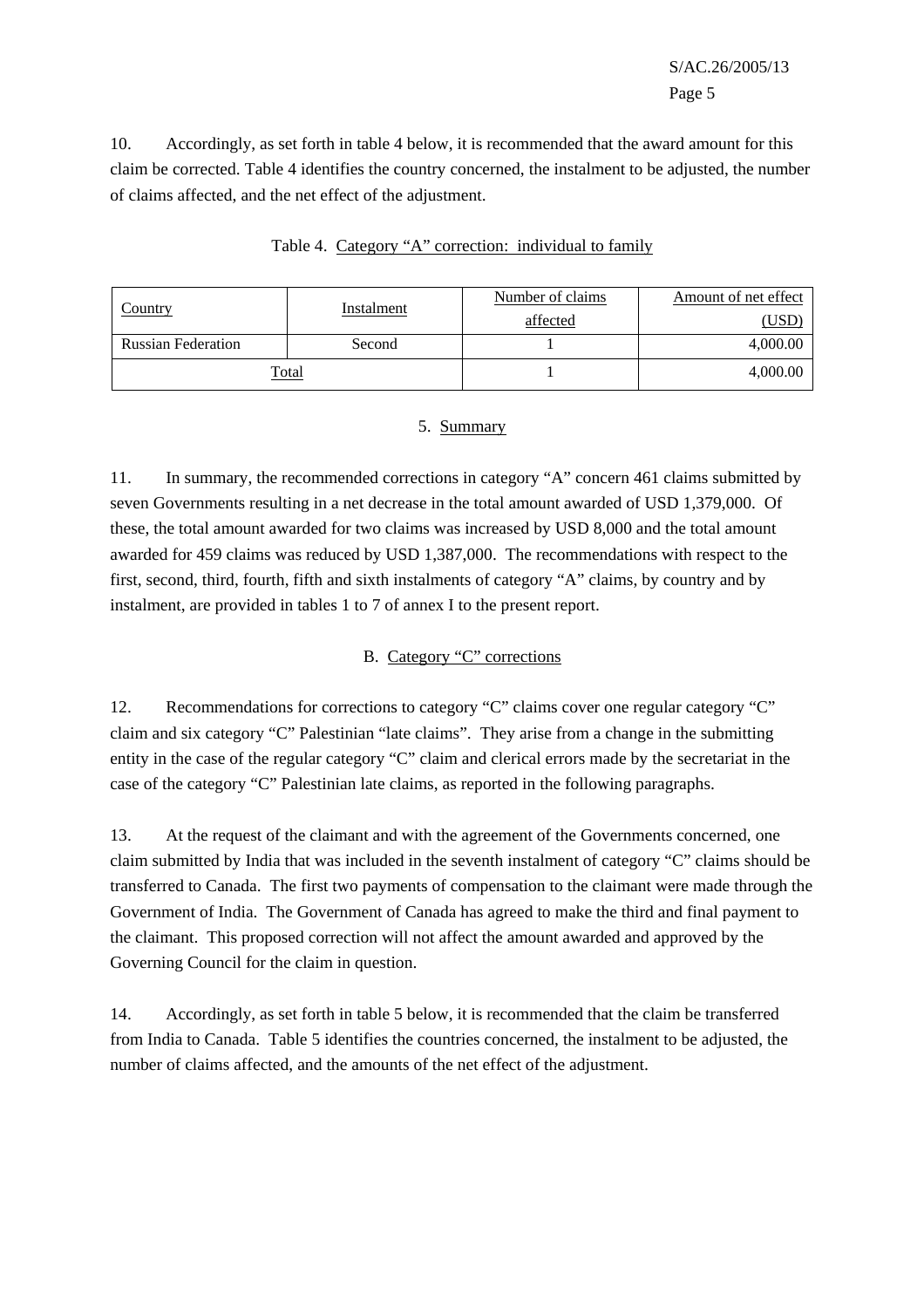Country **Instalment** Instalment Number of claims affected Amount of net effect (USD) India 1 (36,278.58) Canada  $\sim$  Seventh  $1$  1 36,278.58

#### Table 5. Category "C" correction arising from request for change of submitting entity

15. Following an inquiry from the Palestinian Authority, the secretariat reviewed a claim that was included in the "Report and recommendations made by the panel of Commissioners concerning the second instalment of Palestinian late claims for damages up to USD 100,000 (category 'C' claims)" (S/AC.26/2004/3), which recommendations were approved by the Governing Council in decision 216 (S/AC.26/Dec.216 (2004)).

16. As a result of its review, the secretariat noted that a clerical error was made in the processing of the claim that warrants correction under article 41 of the Rules. Specifically, at the time of data entry, the secretariat had entered the claimant's "prior monthly salary" into the Commission's database in United States dollars, whereas the amount should have been entered in Kuwaiti dinars.

17. As a result of this clerical error, the panel had recommended USD 3,640 for the claimed C6 (salary) losses. The secretariat reviewed the file and concluded that, applying the established methodology, the claimant is entitled to receive a compensation award in the amount of USD 12,595.16 for his C6 losses.

18. Following another inquiry from the Palestinian Authority, the secretariat reviewed a claim that was included in the "Report and recommendations made by the panel of Commissioners concerning the fourth instalment of Palestinian 'late claims' for damages up to USD 100,000 (category 'C' claims)" (S/AC.26/2005/3) (the "Fourth category 'C' Palestinian late claims report"), which recommendations were approved by the Governing Council in decision 239 (S/AC.26/Dec.239 (2005).

19. As a result of its review, the secretariat noted that a clerical error was made in the processing of the claim that warrants correction under article 41 of the Rules. Specifically, the claim was reported as not having satisfied the threshold eligibility requirement. However, during the eligibility review of the claim, the claim had been determined to have met the threshold eligibility requirement. Unfortunately, as a result of a clerical error, this determination of eligibility was not carried over into the Commission's database, where the claim was incorrectly recorded as ineligible.

20. The secretariat reviewed the file and confirmed that an incorrect entry had been made in the Commission's database. The secretariat corrected the database so that it reflects the correct eligibility status of the claim and proceeded to process the claim using the established methodology. As a result, the claimant is entitled to receive a compensation award in the amount of USD 26,260.16.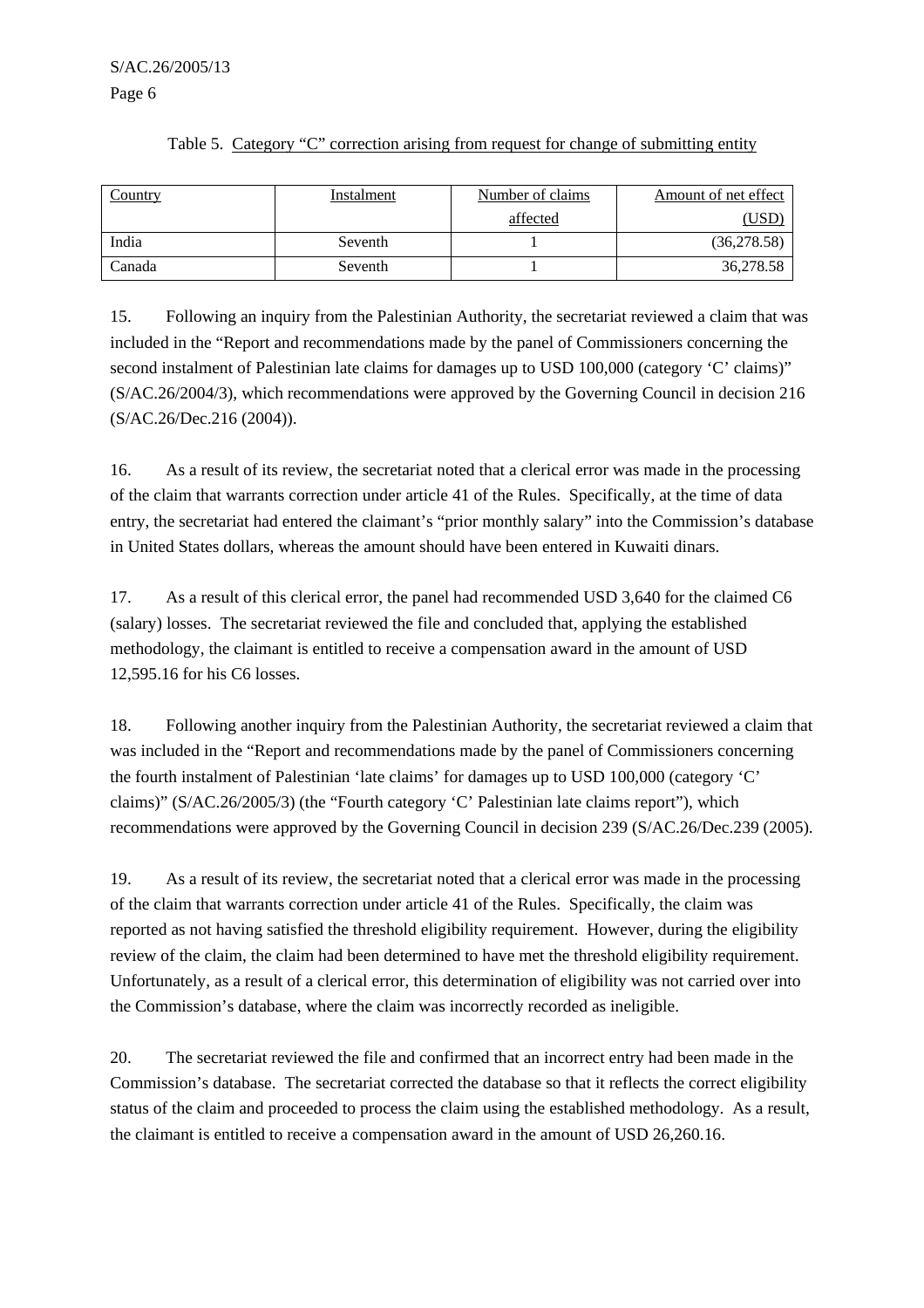21. Following a further inquiry from the Palestinian Authority, the secretariat reviewed a claim that was included in the "Report and recommendations made by the panel of Commissioners concerning the first instalment of Palestinian late claims for damages up to USD 100,000 (category 'C' claims)" (S/AC.26/2003/26), which recommendations were approved by the Governing Council in decision 207 (S/AC.26/Dec.207 (2003)).

22. As a result of its review, the secretariat noted that a clerical error was made in the processing of the claim that warrants correction under article 41 of the Rules. Specifically, when presenting the claim for C2 (injury) losses to the panel, the secretariat had inadvertently failed to inform that panel that, although the claimant had not indicated the date of his injuries, he had made a statement in his claim submission that "his health and vision suffered from the fires burning and the smoke". The claimant was living in Kuwait at the time of Iraq's invasion and occupation of Kuwait and remained in Kuwait during the entire time that the oil well fires were burning, i.e. until November 1991. In such cases, the panel had made an earlier determination that, even where no date of injury was indicated on the claim form, claims for C2 (injury) losses would be compensable if there was a description of the circumstances giving rise to an inference of a causal link with Iraq's invasion and occupation of Kuwait.

23. As a result of this clerical error, the panel had recommended no compensation for the claimant's C2 (injury) losses on the basis that there was no proven causal link between the claimant's alleged loss and Iraq's invasion and occupation of Kuwait. However, in accordance with the panel's established methodology, the statement by the claimant and the evidence in the file confirming his presence in Kuwait were sufficient to give rise to an inference of a causal link. The secretariat reviewed the file and concluded that, applying the established methodology, the claimant is entitled to receive a compensation award in the amount of USD 3,834.60 for his C2 (injury) losses.

24. Following a further inquiry from the Palestinian Authority, the secretariat reviewed a claim that was included in the "Report and recommendations made by the panel of Commissioners concerning the third instalment of Palestinian 'late claims' for damages up to USD 100,000 (category 'C' claims)" (S/AC.26/2004/14) (the "Third category 'C' Palestinian late claims report"), which recommendations were approved by the Governing Council in decision 232 (S/AC.26/Dec.232  $(2004)$ ).

25. As a result of its review, the secretariat noted that a clerical error was made in the processing of the claim that warrants correction under article 41 of the Rules. Specifically, the claim, which was filed on the claimant's behalf by the claimant's father, was reported as having met the threshold eligibility requirement and was awarded compensation. However, as a result of a clerical error, the secretariat had failed to identify and bring to the attention of the panel the fact that another category "C" Palestinian late claim had been filed within the applicable filing deadlines on behalf of the claimant by the claimant's uncle. This claim was filed later in time and appears to have superseded the earlier claim. The later claim was reported as eligible and awarded compensation in the Fourth category "C" Palestinian late claims report.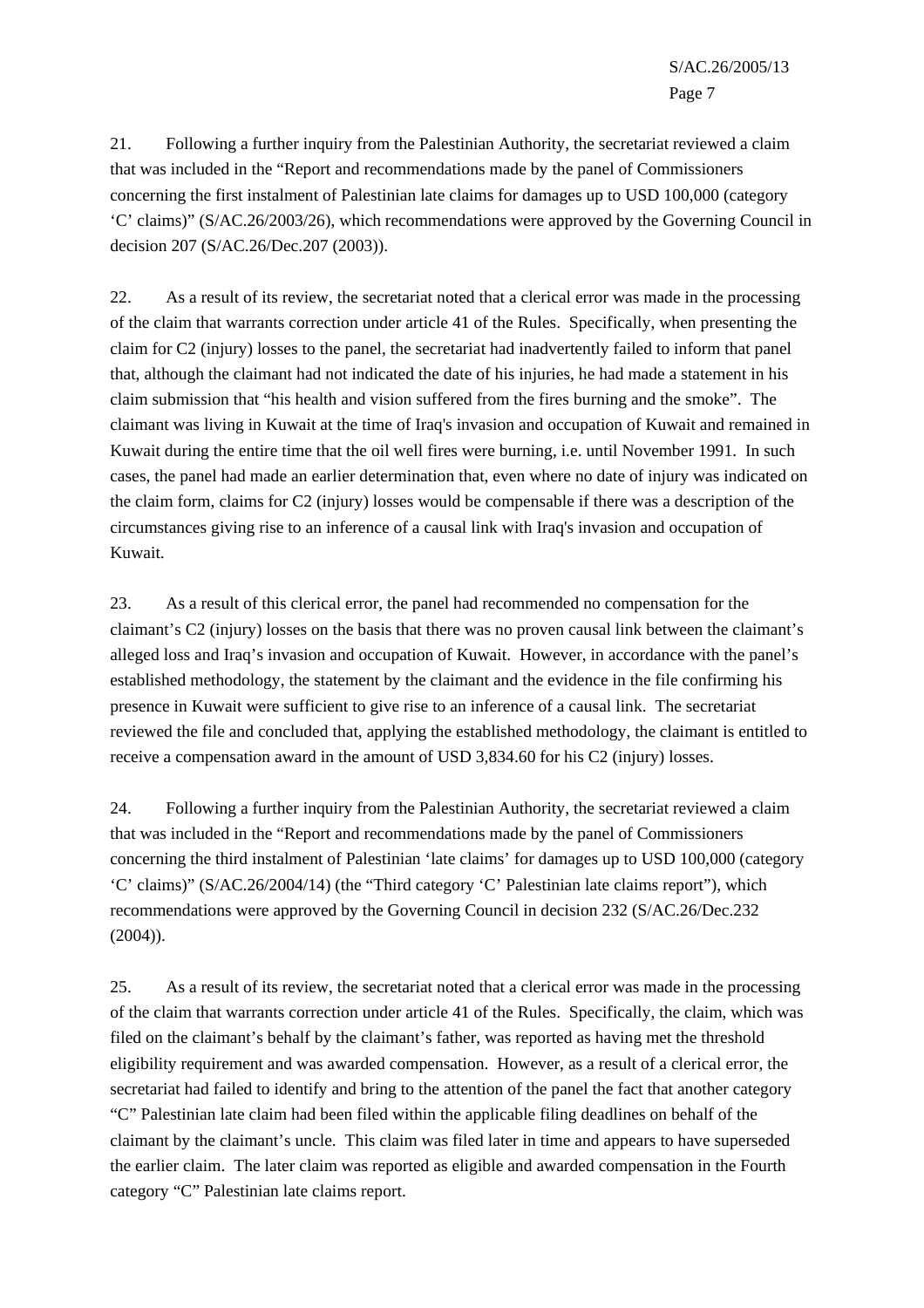Page 8

26. As a result of this clerical error, the panel had recommended USD 6,733.56 for the claimant's C6 (salary) losses. The secretariat reviewed the file and confirmed the duplicate status of the claim. Consequently, the claim included in the Third category "C" Palestinian late claims report and identified as a duplicate should be corrected pursuant to article 41 of the Rules to receive a nil award. At the request of the secretariat, the Palestinian Authority withheld payment of the amount of USD 6,733.56 prior to its distribution to the claimant and the Palestinian Authority is in the process of returning it to the Compensation Fund.

27. A further two corrections were identified by the secretariat during the course of conducting checks to identify matching and related claims.

28. One correction relates to a category "C" claim that was included in the Third category "C" Palestinian late claims report. The claim was reported as not having satisfied the threshold eligibility requirement. However, as a result of a clerical error during the matching process, which resulted in a false match, a finding of a claim allegedly filed by the claimant's husband was made. The purportedly matching claim was, in fact, filed by another individual not related to the claimant. Based on the incorrect information provided by the secretariat, the panel had made an erroneous determination of eligibility.

29. The secretariat reviewed the file and confirmed that an incorrect match had occurred. The claim meets the threshold eligibility requirement and the secretariat proceeded to process the claim using the established methodology. As a result, the claimant is entitled to receive a compensation award in the amount of USD 4,899.52.

30. The other correction relates to a category "C" claim that was also included in the third category "C" Palestinian late claims report. The claim was reported as not having satisfied the threshold eligibility requirement on the basis that the claimant, who was a minor at the time of Iraq's invasion and occupation of Kuwait, had failed to prove his residence in Kuwait during the regular filing period. However, as a result of a clerical error, the secretariat had failed to identify that the claimant's mother had filed a Palestinian late claim and had established her residency in Kuwait for the entire regular filing period through the Kuwaiti residency permits stamped in her passport. The claimant was specifically listed in his mother's passport and was therefore covered by the residency permits issued to his mother in accordance with the guidelines established by the panel.

31. The secretariat reviewed the file and confirmed that a clerical error had occurred in failing to identify the link in the Commission's database between the claims of the claimant and his mother. The secretariat concluded that the claim meets the threshold eligibility requirement and proceeded to process the claim using the established methodology. As a result, the claimant is entitled to receive a compensation award in the amount of USD 1,964.78.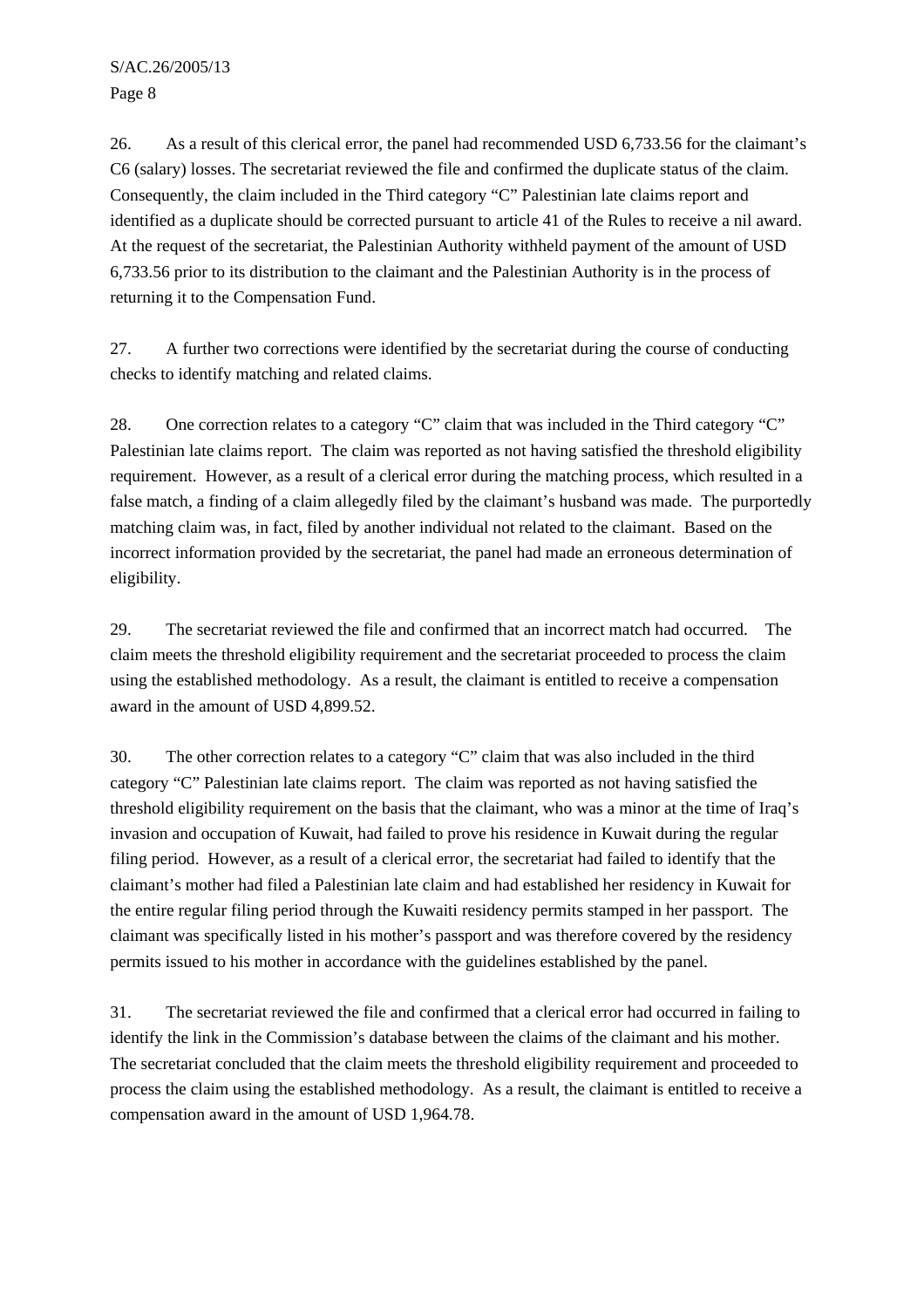32. Accordingly, as set forth in table 6 below, it is recommended that the awards for these claims be corrected. Table 6 identifies the submitting entity concerned, the instalments to be adjusted, the number of claims affected, and the net effect of the adjustments.

| Submitting entity | Instalment | Number of claims | Amount of net effect |
|-------------------|------------|------------------|----------------------|
|                   |            | affected         | <u>USD</u>           |
|                   | First      |                  | 3,834.60             |
| Palestine         | Second     |                  | 8,955.16             |
|                   | Third      |                  | 130.74               |
|                   | Fourth     |                  | 26,260.16            |
| Total             |            | 6                | 39,180.66            |

Table 6. Category "C" Palestinian late claims corrections

33. In summary, the recommended corrections related to award amounts in category "C" concern seven claims submitted by two submitting entities resulting in a net increase of the total amount awarded of USD 39,180.66. Of these, the total amount awarded for five claims was increased by USD 45,914.22 and the total amount awarded for one claim was reduced by USD 6,733.56. For the remaining claim, there was a change to the submitting entity only and no change to the total amount awarded. The recommendations with respect to the seventh instalment of regular category "C" claims and the first, second, third and fourth instalments of category "C" Palestinian late claims, by country or submitting entity and by instalment, are provided in tables 1 to 5 of annex II to this report.

## C. Category "D" corrections

34. Following an inquiry from the Government of Kuwait, the secretariat reviewed a claim that was included in the "Report and recommendations made by the 'D2' panel of Commissioners concerning the tenth instalment of individual claims for damages above USD 100,000 (category 'D' claims)" (S/AC.26/2002/1), which recommendations were approved by the Governing Council in decision 146 (S/AC.26/Dec.146 (2002)).

35. As a result of its review, the secretariat noted that clerical and computational errors were made in the processing of the claim that warrant correction under article 41 of the Rules. Specifically, the secretariat, in valuing the claim for D6 (loss of income), had used an incorrect monthly salary amount and failed to apply the exchange rate approved by the panel to convert the claimant's losses from Kuwaiti dinars into United States dollars.

36. As a result of these clerical and computational errors, the panel had recommended compensation in the amount of USD 4,641 for the claimant's D6 losses. The secretariat reviewed the file and concluded that, applying the established methodology, the correct amount of compensation recommended for the D6 losses should have been USD 19,920.52.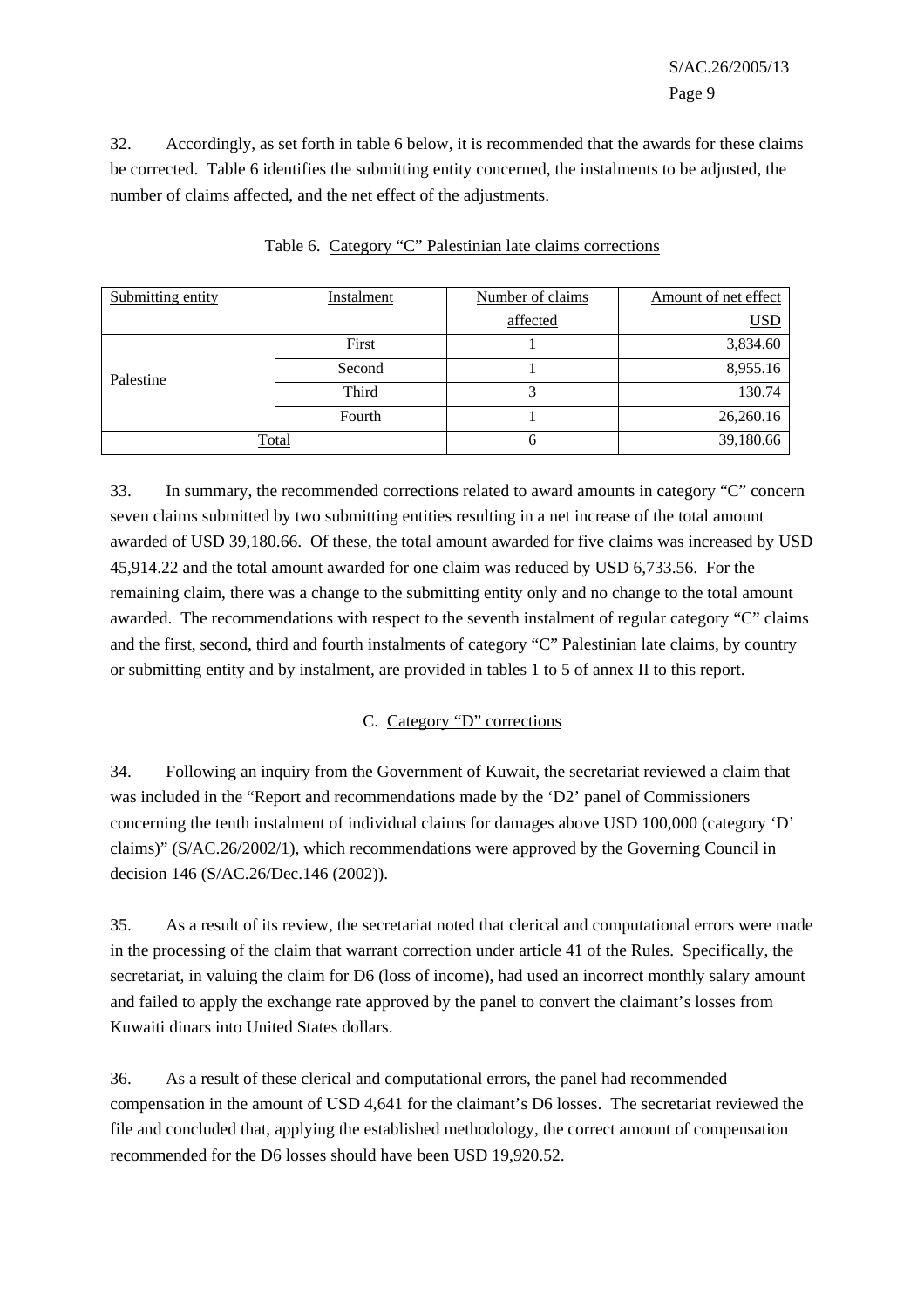37. Following another inquiry from the Government of Kuwait, the secretariat reviewed a claim that was included in the "Report and recommendations made by the 'D2' panel of Commissioners concerning part two of the twelfth instalment of individual claims for damages above USD 100,000 (category 'D' claims)" (S/AC.26/2003/31), which recommendations were approved by the Governing Council in decision 181 (S/AC.26/Dec.181 (2003)).

38. As a result of its review, the secretariat noted that a clerical error was made in the processing of the claim that warrants correction under article 41 of the Rules. Specifically, at the time of the initial review of the claim, the "loss of stock" component of the C8 (business losses) claim had been found to be duplicative of the corresponding component of the D8/D9 (individual business) losses claim. However, the secretariat, in valuing the claim for D8/D9 losses, had erroneously deducted the duplicative amount from the total recommended award for D8/D9 losses, and not from the recommended award for the D8/D9 "loss of stock" component only. This resulted in an erroneous reduction in the amount of compensation awarded to the claimant.

39. As a result of this clerical error, the panel had recommended compensation in the amount of USD 159,362.40 for the claimant's D8/D9 losses. The secretariat reviewed the file and concluded that, applying the established methodology, the correct amount of compensation recommended for the D8/D9 losses should have been USD 169,242.24.

40. Accordingly, as set forth in table 7 below, it is recommended that the award for these claims be corrected. Table 7 identifies the country concerned, the instalments to be adjusted, the number of claims affected, and the net effect of the adjustments.

| Country      | Instalment        | Number of claims | Amount of net effect |
|--------------|-------------------|------------------|----------------------|
|              |                   | affected         | <u>(USD)</u>         |
| Kuwait       | Tenth             |                  | 15,279.52            |
|              | Twelfth, part two |                  | 9,879.84             |
| <u>Total</u> |                   |                  | 25,159.36            |

|  |  |  | Table 7. Category "D" corrections |
|--|--|--|-----------------------------------|
|--|--|--|-----------------------------------|

41. In summary, the recommended corrections in category "D" concern two claims submitted by one Government resulting in a net increase of the total amount awarded of USD 25,159.36. The recommendation with respect to the tenth instalment and part two of the twelfth instalment of "D" claims, by country and by instalment, is provided in tables 1 to 3 of annex III to this report.

## II. REQUESTS BY CLAIMANTS FOR ARTICLE 41 CORRECTIONS

42. During the period under review, the secretariat continued its review of requests from Governments and international organizations for corrections to claims in categories "D" and "E", submitted under article 41 of the Rules. The requests and the Executive Secretary's conclusions with respect to those requests are outlined below.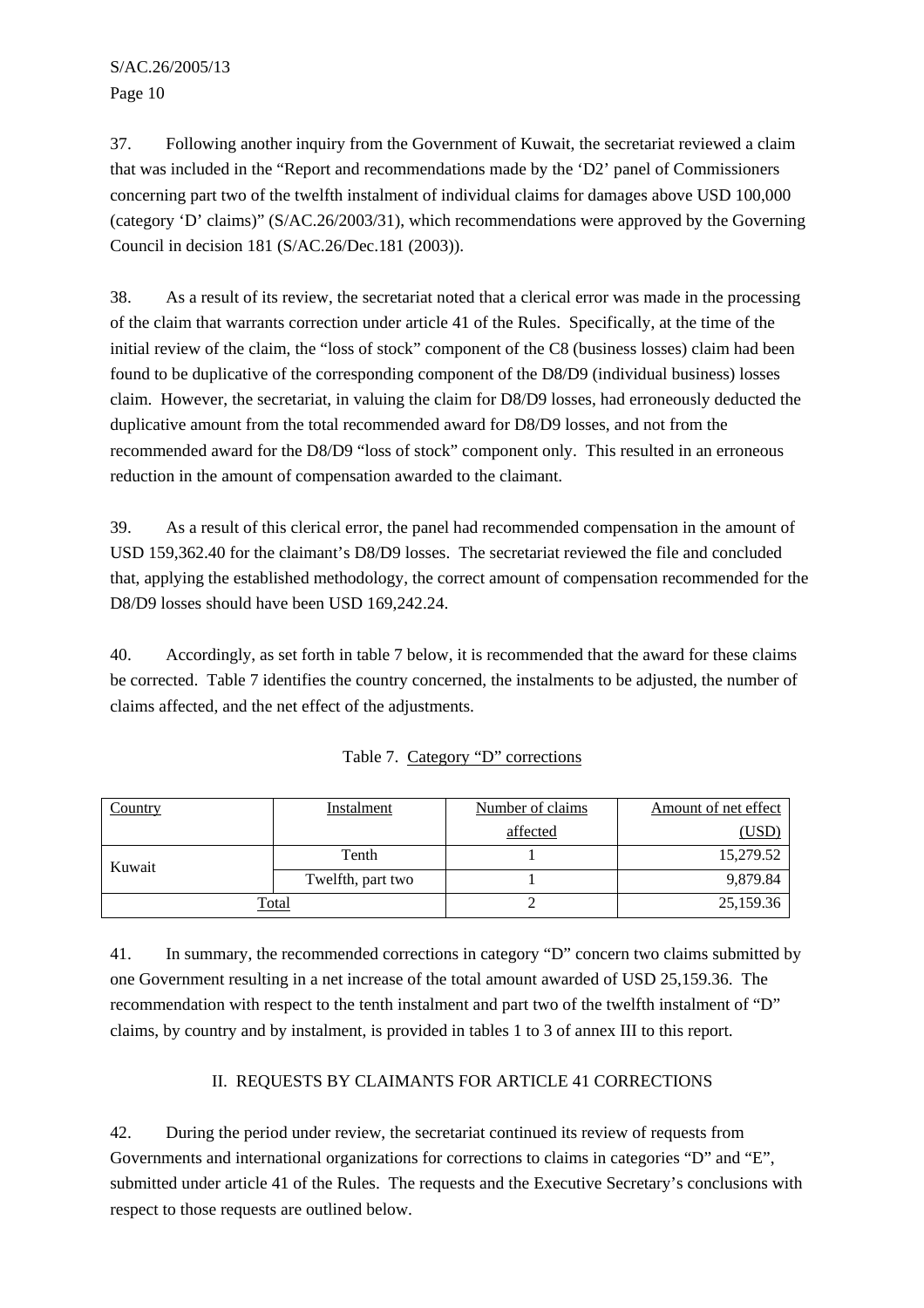## A. Category "D" claims

43. During the period under review, the secretariat reviewed a total of 164 requests from seven Governments and one international organization for corrections to claims in category "D". The requests and their submitting entities are set forth in table 1 of annex IV to this report. Having carefully reviewed all aspects of the requests, the Executive Secretary has concluded that no correction of the relevant Governing Council decisions is necessary and that no action pursuant to article 41 of the Rules is warranted with regard to the claims in question.

#### B. Category "E" claims

44. During the period under review, the secretariat reviewed a total of 184 requests from three Governments for corrections to claims in category "E". The requests and the submitting entities are set forth in table 2 of annex IV to this report. Having carefully reviewed all aspects of the requests, the Executive Secretary has concluded that no correction of the relevant Governing Council decisions is necessary and that no action pursuant to article 41 of the Rules is warranted with regard to the claims in question.

#### C. Pending requests for correction

45. In addition, during the period under review, the secretariat received 35 requests for article 41 corrections with respect to claims in category "D" from the Government of Kuwait. The secretariat's review of the specific claims in question remains ongoing. Details concerning these requests, and the Executive Secretary's recommendations to the Governing Council with respect thereto will be contained in upcoming article 41 reports to the Governing Council.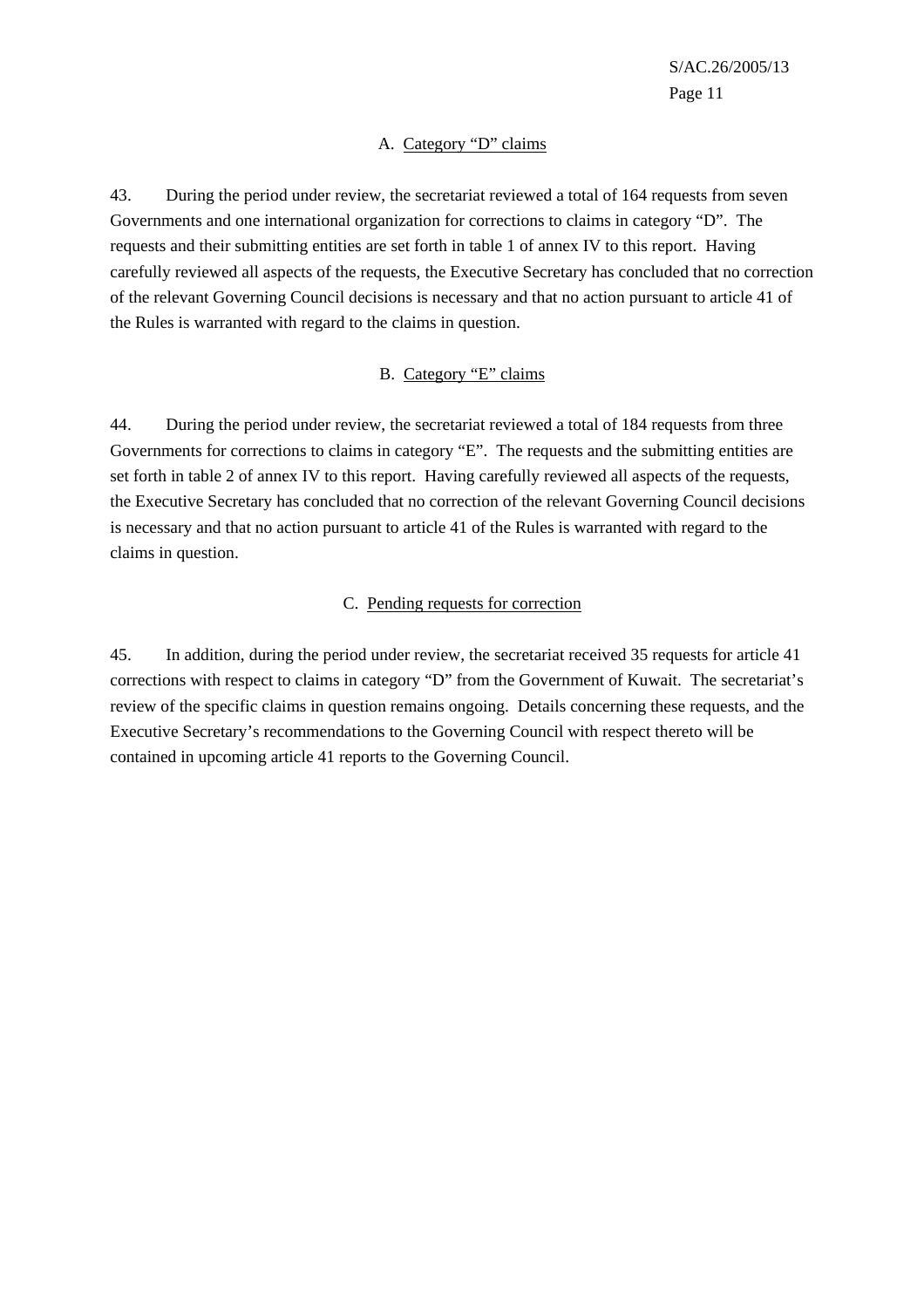## Annex I

## RECOMMENDED CORRECTIONS CONCERNING CATEGORY "A" CLAIMS

1. Based on the recommended corrections reported in paragraphs 2 to 11 of this report, supra, the category "A" claims aggregate corrected awards by instalment, per country, are as follows:

| Country  | Previous total award | Corrected total award | Amount of net effect |
|----------|----------------------|-----------------------|----------------------|
|          | (USD)                | (USD)                 | USD                  |
| India    | 25,146,000.00        | 25,116,500.00         | (29,500.00)          |
| Pakistan | 12,129,000.00        | 12,127,500.00         | (1,500.00)           |

## Table 1. First instalment category "A" claims corrections

#### Table 2. Second instalment category "A" claims corrections

| <b>Country</b>            | Previous total award | Corrected total award | Amount of net effect |
|---------------------------|----------------------|-----------------------|----------------------|
|                           | (USD)                | (USD)                 | <u>(USD)</u>         |
| India                     | 51,237,000.00        | 51,175,000.00         | (62,000.00)          |
| Pakistan                  | 19,561,000.00        | 19,559,500.00         | (1,500.00)           |
| <b>Russian Federation</b> | 4,292,000.00         | 4,296,000.00          | 4,000.00             |

## Table 3. Third instalment category "A" claims corrections

| Country               | Previous total award | Corrected total award | Amount of net effect |
|-----------------------|----------------------|-----------------------|----------------------|
|                       | (USD)                | (USD)                 | <u>'USD</u>          |
| India                 | 17,091,000.00        | 17,061,500.00         | (29,500.00)          |
| Serbia and Montenegro | 1,012,000.00         | 1,008,000.00          | (4,000.00)           |

## Table 4. Fourth instalment category "A" claims corrections

| <b>Country</b> | Previous total award | Corrected total award | Amount of net effect |
|----------------|----------------------|-----------------------|----------------------|
|                | (USD)                | (USD)                 | (USD)                |
| India          | 147,272,500.00       | 146,983,500.00        | (289,000.00)         |
| Philippines    | 27,387,500.00        | 27,383,000.00         | (4,500.00)           |
| Sri Lanka      | 69,490,500.00        | 69,486,500.00         | (4,000.00)           |

#### Table 5. Fifth instalment category "A" claims corrections

| Country     | Previous total award | Corrected total award | Amount of net effect |
|-------------|----------------------|-----------------------|----------------------|
|             | (USD)                | (USD)                 | (USD)                |
| India       | 149,260,000.00       | 148,504,500.00        | (755,500.00)         |
| Philippines | 17,928,000.00        | 17,920,500.00         | (7,500.00)           |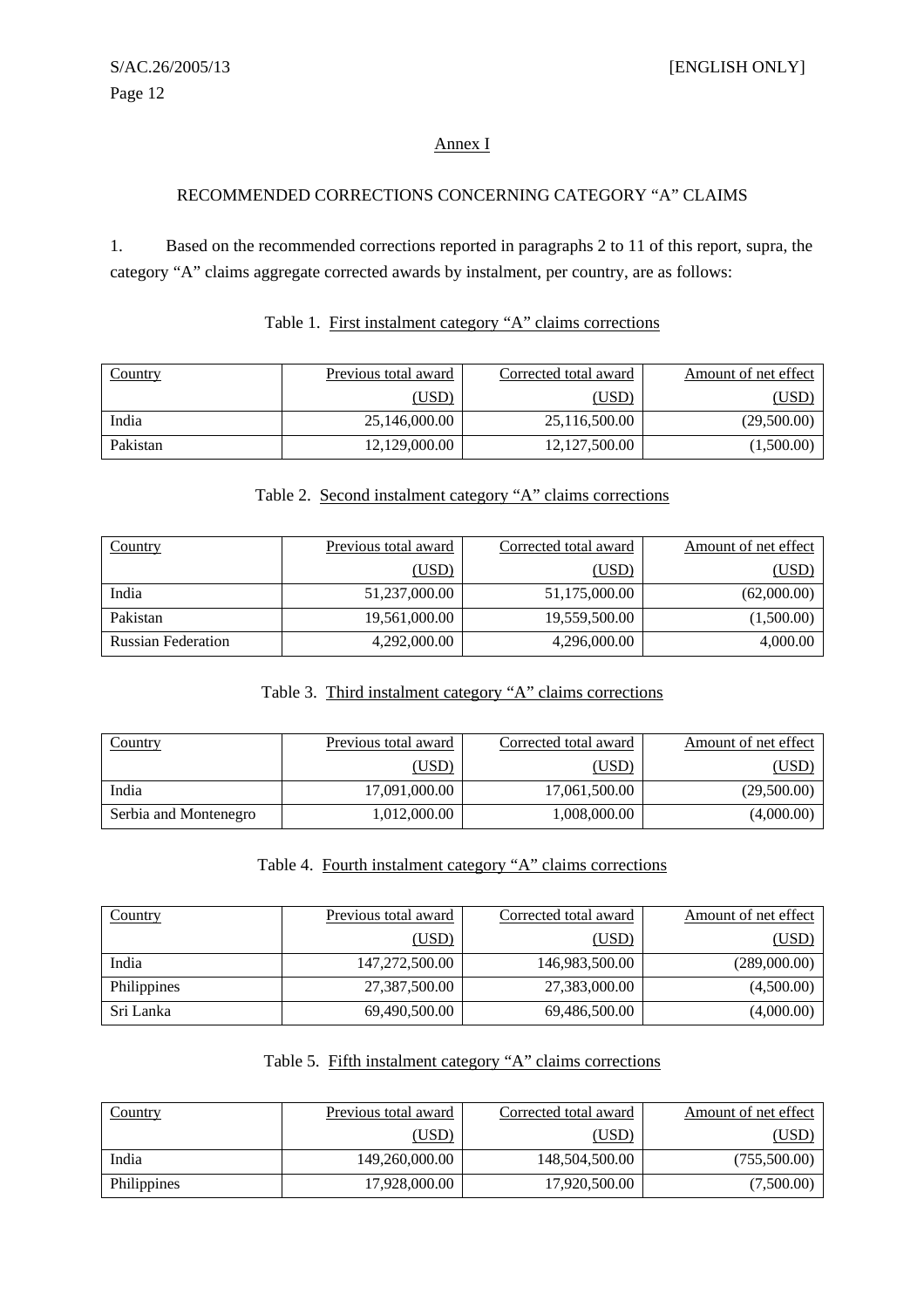| <b>Country</b> | Previous total award | Corrected total award | Amount of net effect |
|----------------|----------------------|-----------------------|----------------------|
|                | (USD)                | (USD)                 | (USD)                |
| India          | 17,523,500.00        | 17,343,000.00         | (180,500.00)         |
| Jordan         | 17,567,500.00        | 17,564,500.00         | (3,000.00)           |
| Philippines    | 60,490,000.00        | 60,483,000.00         | (7,000.00)           |
| Sri Lanka      | 35,399,000.00        | 35,395,500.00         | (4,000.00)           |

## Table 6. Sixth instalment category "A" claims corrections

2. Based on the above corrections, the revised category "A" claim total recommended awards by instalment are as follows:

|  |  | Table 7. Recommended corrected total awards for category "A" claims |  |  |  |  |  |
|--|--|---------------------------------------------------------------------|--|--|--|--|--|
|--|--|---------------------------------------------------------------------|--|--|--|--|--|

| Instalment | Previous total award | Corrected total award | Amount of net effect |
|------------|----------------------|-----------------------|----------------------|
|            | (USD)                | (USD)                 | (USD)                |
| First      | 189,992,500.00       | 189,961,500.00        | (31,000.00)          |
| Second     | 641,980,500.00       | 641,921,000.00        | (59,500.00)          |
| Third      | 532,031,000.00       | 531,997,500.00        | (33,500.00)          |
| Fourth     | 732,429,500.00       | 732,132,000.00        | (297,500.00)         |
| Fifth      | 772,758,500.00       | 771,995,500.00        | (763,000.00)         |
| Sixth      | 316,747,500.00       | 316,553,000.00        | (194, 500.00)        |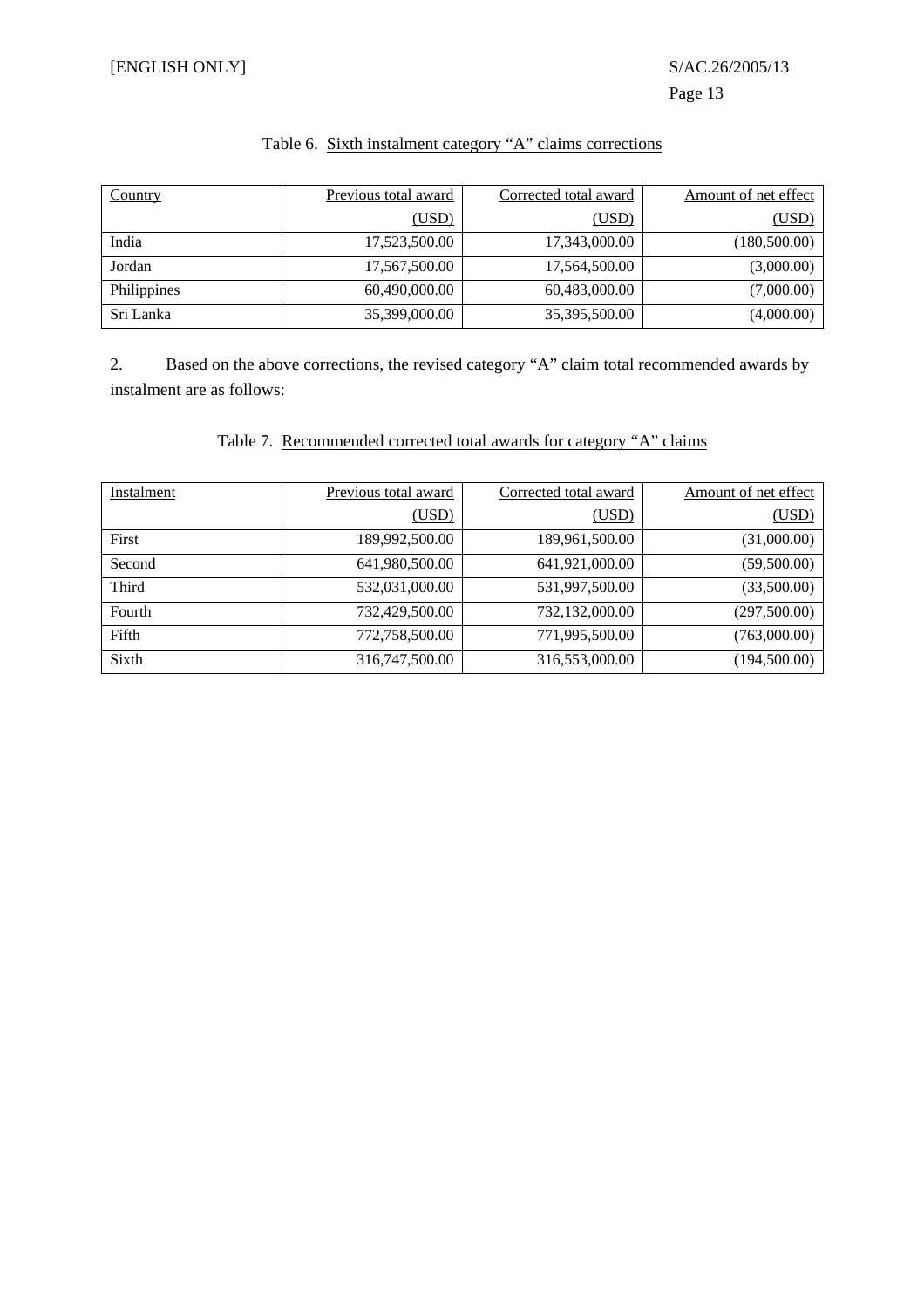## Annex II

#### RECOMMENDED CORRECTIONS CONCERNING CATEGORY "C" CLAIMS

1. Based on the recommended corrections reported in paragraphs 12 to 33 of this report, supra, the aggregate corrected awards for category "C" claims by instalment, per country or submitting entity, are as follows:

#### Table 1. Seventh instalment category "C" claims corrections

| <b>Country</b> | Previous total award | Corrected total award | Amount of net effect |
|----------------|----------------------|-----------------------|----------------------|
|                | (USD)                | (USD)                 | <u>'USD</u>          |
| Canada         | 11,929,332.52        | 11,965,611.10         | 36,278.58            |
| India          | 187,659,575.14       | 187,623,296.56        | (36,278.58)          |

## Table 2. First instalment category "C" Palestinian late claims corrections

| Submitting entity | Previous total award | Corrected total award | Amount of net effect |
|-------------------|----------------------|-----------------------|----------------------|
|                   | USD)                 | ,USD'                 |                      |
| Palestine         | 15,111,749.26        | 15,115,583.86         | 3,834.60             |

#### Table 3. Second instalment category "C" Palestinian late claims corrections

| Submitting entity | Previous total award | Corrected total award | Amount of net effect |
|-------------------|----------------------|-----------------------|----------------------|
|                   | USD)                 | JSD                   | USD                  |
| Palestine         | 7.726.306.21         | 7,735,261.37          | 8,955.16             |

## Table 4. Third instalment category "C" Palestinian late claims corrections

| Submitting entity | Previous total award | Corrected total award | Amount of net effect |
|-------------------|----------------------|-----------------------|----------------------|
|                   | USD                  | $\overline{USD}$      | USD                  |
| Palestine         | 28.968.925.86        | 28,969,056.60         | !30.74               |

#### Table 5. Fourth instalment category "C" Palestinian late claims corrections

| Submitting entity | Previous total award | Corrected total award | Amount of net effect |
|-------------------|----------------------|-----------------------|----------------------|
|                   | USD)                 | $($ USD $)$           | <u>USD</u>           |
| Palestine         | 70.095.001.19        | 70.121.261.35         | 26.260.16            |

2. Based on the above corrections, the revised category "C" claims total recommended awards by instalment are as follows: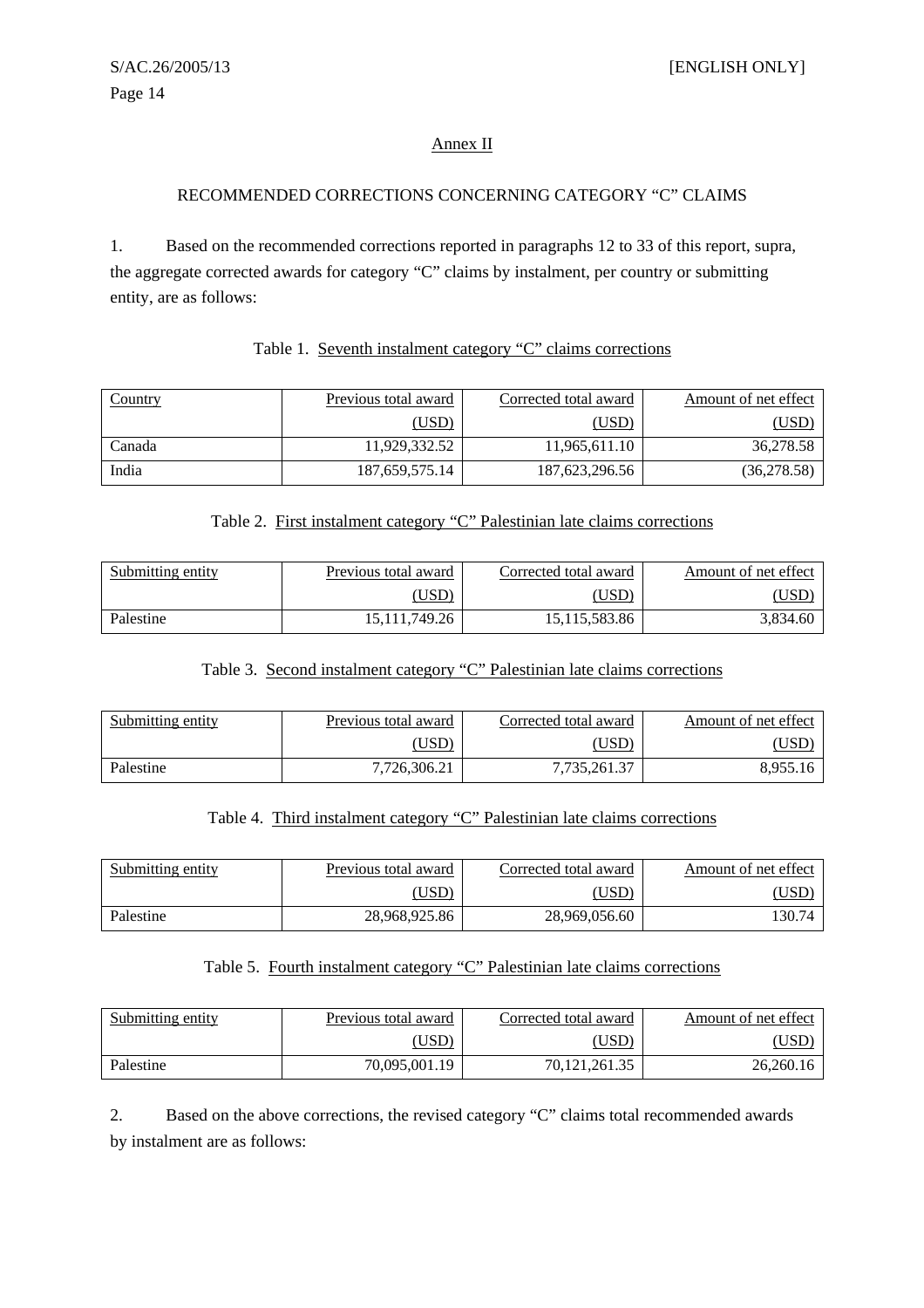# Table 6. Recommended corrected total awards for category "C" claims

| Instalment                     | Previous total award | Corrected total award | Amount of net effect |
|--------------------------------|----------------------|-----------------------|----------------------|
|                                | (USD)                | (USD)                 | (USD)                |
| Seventh                        | 1,936,404,174.08     | 1,936,404,174.08      | 0.00                 |
| First Palestinian late claims  | 15, 111, 749. 26     | 15, 115, 583.86       | 3.834.60             |
| Second Palestinian late claims | 7,726,306.21         | 7.735.261.37          | 8,955.16             |
| Third Palestinian late claims  | 28,968,925.86        | 28,969,056.60         | 130.74               |
| Fourth Palestinian late claims | 70,095,001.19        | 70, 121, 261. 35      | 26,260.16            |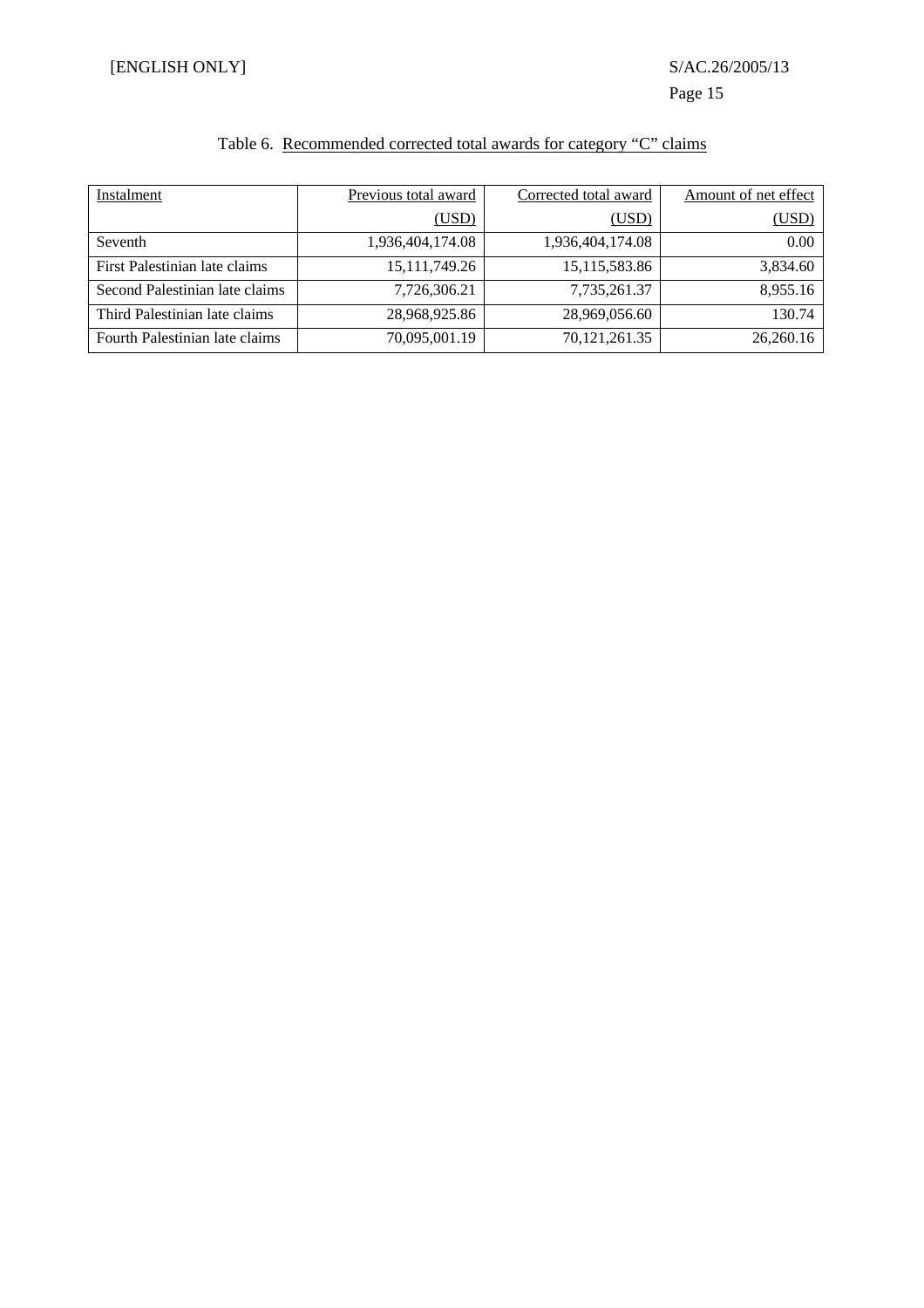## Annex III

#### RECOMMENDED CORRECTIONS CONCERNING CATEGORY "D" CLAIMS

1. Based on the recommended corrections reported in paragraphs 34 to 41 of this report, supra, the aggregate corrected awards for category "D" claims by instalment, per country, are as follows:

#### Table 1. Tenth instalment category "D" claims corrections

| Country | Previous total award | Corrected total award (USD) | Amount of net effect |
|---------|----------------------|-----------------------------|----------------------|
|         | $($ USD $)$          |                             | USD)                 |
| Kuwait  | 281,561,492.91       | 281,576,772.43              | 15,279.52            |

#### Table 2. Part two of the twelfth instalment category "D" claims corrections

| Country | Previous total award | Corrected total award (USD) | Amount of net effect |
|---------|----------------------|-----------------------------|----------------------|
|         | USD)                 |                             | USD                  |
| Kuwait  | 97,389,011.24        | 97,398,891.08               | 9,879.84             |

2. Based on the above corrections, the revised category "D" claim total recommended awards by instalment are as follows:

#### Table 3. Recommended corrected total awards for category "D" claims

| Instalment        | Previous total award | Corrected total award | Amount of net effect |
|-------------------|----------------------|-----------------------|----------------------|
|                   | (USD)                | (USD)                 | [USD]                |
| Tenth             | 281,561,492.91       | 281,576,772.43        | 15,279.52            |
| Twelfth, part two | 116,576,394.47       | 116,586,274.31        | 9.879.84             |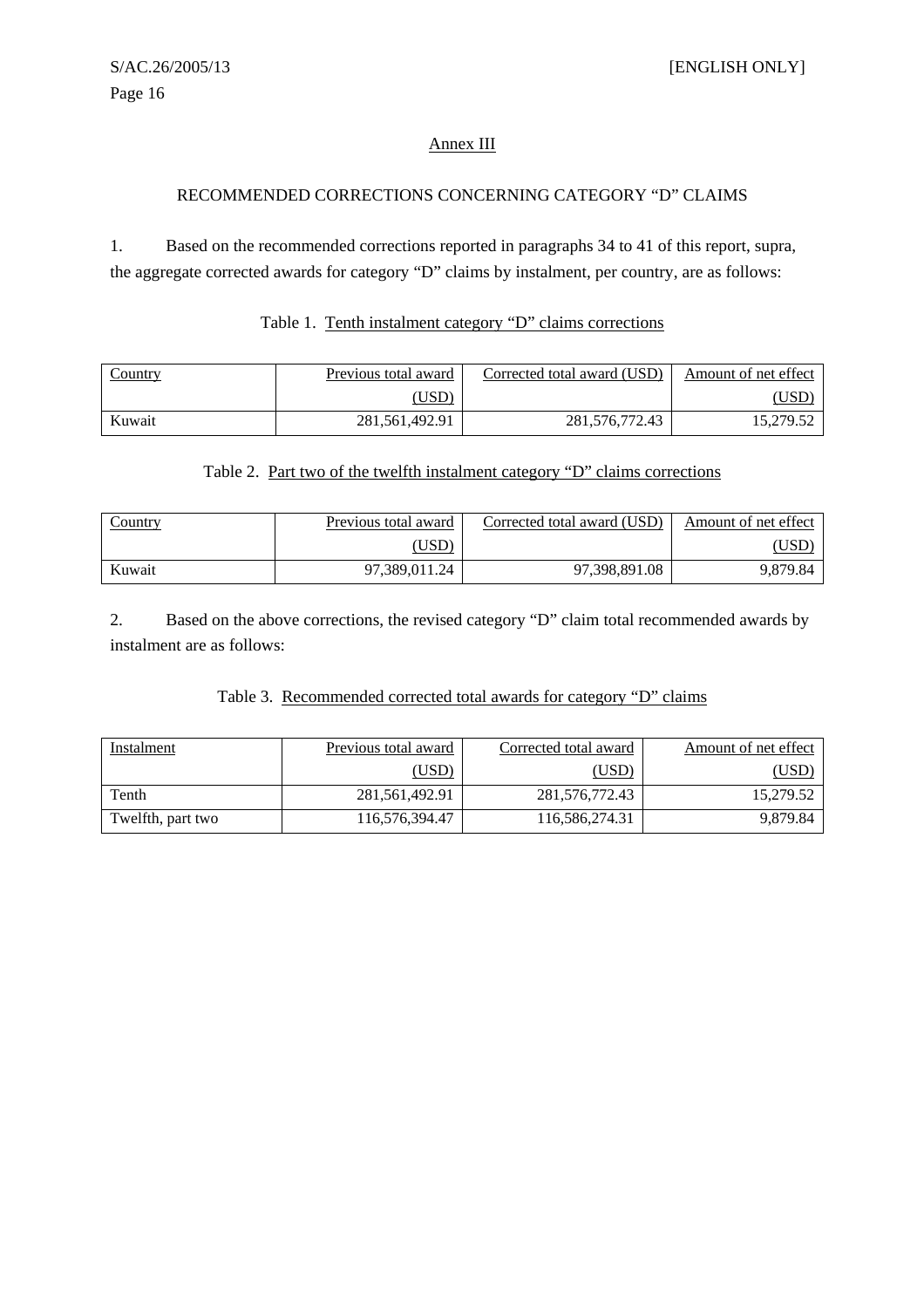#### Annex IV

## REQUESTS BY CLAIMANTS FOR ARTICLE 41 CORRECTIONS IN CATEGORIES "D" AND "E"

1. As reported in paragraph 43 of this report, supra, the secretariat has continued its review of requests from Governments for corrections to claims in category "D" submitted under article 41 of the Rules. The requests reviewed by country or international organization, date of request and instalment are as follows:

| Country or    | Date of request   | Number of claims | Instalment             | Governing Council |
|---------------|-------------------|------------------|------------------------|-------------------|
| international |                   |                  |                        | decision          |
| organization  |                   |                  |                        |                   |
| Egypt         | 15 December 2003  | 1                | Eighteenth, part one   | 199               |
| Egypt         | 25 March 2005     | $\mathbf{1}$     | Eighteenth, part three | 228               |
| France        | 28 February 2002  | $\mathbf{1}$     | Eighth, part two       | 141               |
| Jordan        | 9 May 2002        | $\mathbf{1}$     | Ninth, part two        | 142               |
| Jordan        | 12 May 2002       | $\mathbf{1}$     | Fourth, part one       | 81                |
| Jordan        | 29 September 2002 | 1                | Thirteenth             | 165               |
| Jordan        | 28 January 2003   | 1                | Ninth, part two        | 142               |
| Jordan        | 14 September 2003 | 1                | Sixteenth, part one    | 188               |
| Jordan        | 9 March 2004      | $\mathbf{1}$     | Eighteenth, part one   | 199               |
| Jordan        | 19 July 2004      | 1                | Sixteenth, part two    | 214               |
| Jordan        | 28 December 2004  | $\overline{c}$   | Eighteenth, part two   | 220               |
| Jordan        | 28 December 2004  | $\overline{2}$   | Nineteenth, part two   | 221               |
| Kuwait        | 22 October 2001   | 1                | Seventh                | 111               |
| Kuwait        | 20 January 2003   | $\mathbf{1}$     | Eighth, part one       | 125               |
| Kuwait        | 25 January 2003   | $\mathbf{1}$     | Second, part one       | 59                |
| Kuwait        | 25 January 2003   | $\mathbf{1}$     | Twelfth, part one      | 155               |
| Kuwait        | 27 January 2003   | $\mathbf{1}$     | Twelfth, part one      | 155               |
| Kuwait        | 3 February 2003   | 1                | Tenth                  | 146               |
| Kuwait        | 3 February 2003   | 1                | Eleventh               | 147               |
| Kuwait        | 3 February 2003   | $\mathbf{1}$     | Thirteenth             | 165               |
| Kuwait        | 12 March 2003     | $\mathbf{1}$     | Fourteenth, part one   | 166               |
| Kuwait        | 29 December 2003  | 1                | Fourth, part one       | 81                |
| Kuwait        | 29 December 2003  | 11               | Seventh                | 111               |
| Kuwait        | 29 December 2003  | $\mathbf{1}$     | Ninth, part two        | 142               |

## Table 1. Category "D" requests for correction reviewed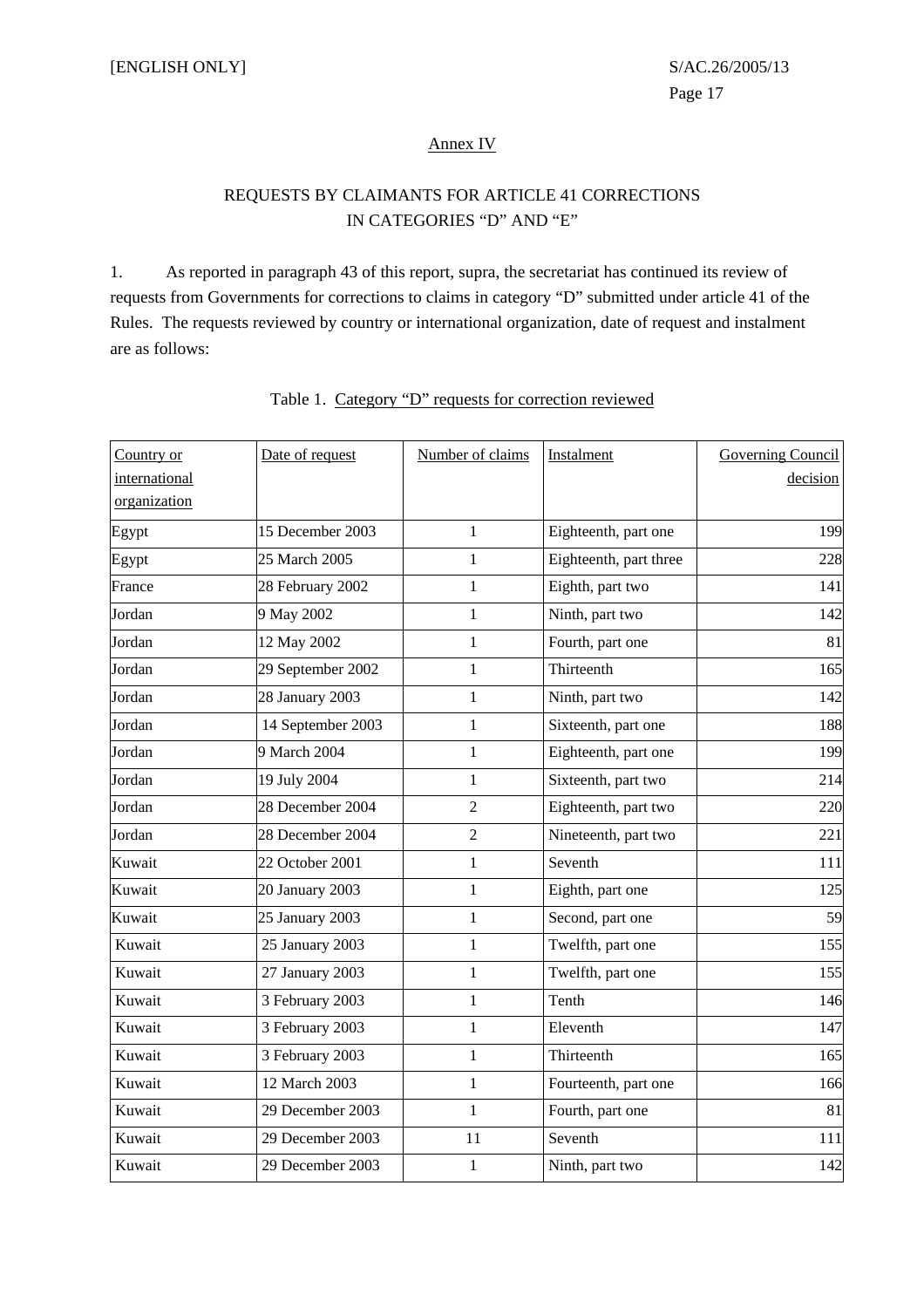## Page 18

| Country or             | Date of request   | Number of claims | Instalment             | Governing Council |
|------------------------|-------------------|------------------|------------------------|-------------------|
| international          |                   |                  |                        | decision          |
| organization           |                   |                  |                        |                   |
| Kuwait                 | 29 December 2003  | 3                | Tenth                  | 146               |
| Kuwait                 | 29 December 2003  | 2                | Eleventh               | 147               |
| Kuwait                 | 29 December 2003  | 3                | Twelfth, part one      | 155               |
| Kuwait                 | 29 December 2003  | $\overline{2}$   | Twelfth, part two      | 181               |
| Kuwait                 | 29 December 2003  | 4                | Thirteenth             | 165               |
| Kuwait                 | 29 December 2003  | 1                | Fourteenth, part two   | 186               |
| Kuwait                 | 29 December 2003  | 7                | Fifteenth, part one    | 221               |
| Kuwait                 | 29 December 2003  | 1                | Fifteenth, part two    | 229               |
| Kuwait                 | 29 December 2003  | 2                | Sixteenth, part one    | 188               |
| Kuwait                 | 29 December 2003  | 1                | Seventeenth, part one  | 198               |
| Kuwait                 | 17 March 2004     | $\overline{2}$   | Eighteenth, part one   | 199               |
| Kuwait                 | 23 June 2004      | 18               | Sixteenth, part two    | 214               |
| Kuwait                 | 11 September 2004 | $\tau$           | Second, part two       | 59                |
| Kuwait                 | 11 September 2004 | 13               | Fourth, part one       | 81                |
| Kuwait                 | 1 November 2004   | $\overline{2}$   | Eighteenth, part two   | 220               |
| Kuwait                 | 4 January 2005    | 28               | Eighteenth, part two   | 220               |
| Kuwait                 | 4 January 2005    | 17               | Nineteenth, part two   | 221               |
| Kuwait                 | 1 March 2005      | $\mathbf{1}$     | Nineteenth, part three | 229               |
| Kuwait                 | 25 March 2005     | $\overline{2}$   | Eighteenth, part three | 228               |
| Kuwait                 | 25 March 2005     | $\overline{4}$   | Nineteenth, part three | 229               |
| Netherlands            | 16 December 2003  | 1                | Sixth                  | 110               |
| Sudan                  | 22 December 2003  | 1                | Fifteenth, part two    | 187               |
| Sudan                  | 24 May 2004       | 1                | Fifteenth, part two    | 187               |
| Sudan                  | 31 May 2005       | 1                | Fifteenth, part two    | 187               |
| Syrian Arab Republic   | 29 December 2003  | 1                | Sixteenth, part one    | 188               |
| Syrian Arab Republic   | 29 December 2003  | $\mathbf{1}$     | Nineteenth, part two   | 221               |
| <b>UNDP</b> Washington | 1 September 2004  | $\mathbf{1}$     | Sixteenth, part two    | 214               |
| <b>UNDP</b> Washington | 14 April 2005     | $\mathbf{1}$     | Eighteenth, part two   | 220               |
|                        | Total             | 164              |                        |                   |

2. As reported in paragraph 44 in the present report, supra, the secretariat has continued its review of requests from Governments for corrections to claims in category "E" submitted under article 41 of the Rules. The requests reviewed by country, date of request and instalment are as follows: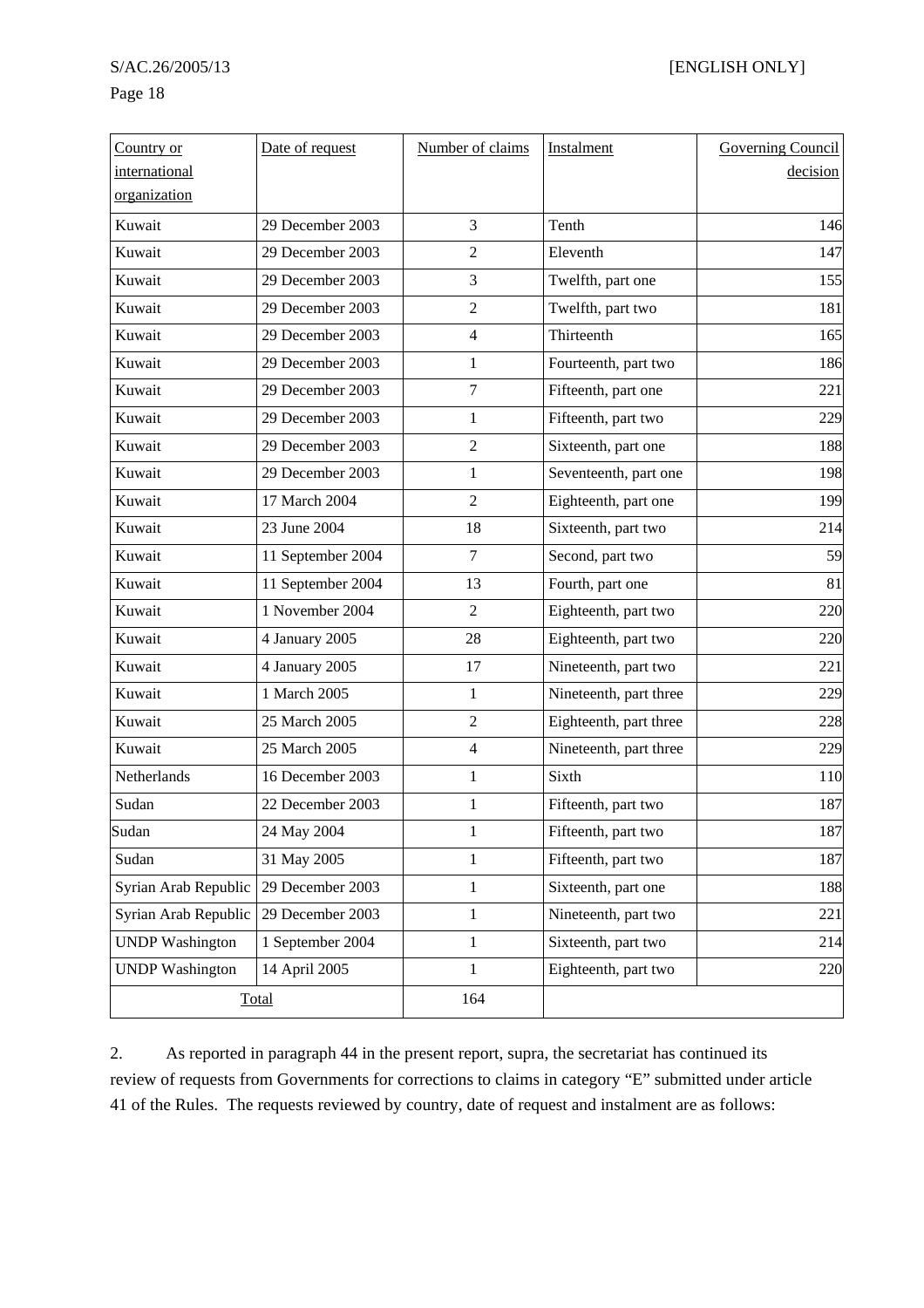| Country | Date of request   | Number of      | Subcategory    | Instalment     | Governing |
|---------|-------------------|----------------|----------------|----------------|-----------|
|         |                   | claims         |                |                | Council   |
|         |                   |                |                |                | decision  |
| Jordan  | 14 September 2003 | $\mathbf{1}$   | E4             | Twenty-third A | 193       |
| Jordan  | 23 October 2003   | $\mathbf{1}$   | E4             | Eighteenth     | 191       |
| Jordan  | 28 December 2003  | $\mathbf{1}$   | E4             | Eighteenth     | 191       |
| Jordan  | 28 December 2003  | $\overline{2}$ | E4             | Twenty-third A | 193       |
| Jordan  | 30 December 2003  | $\mathbf{1}$   | E4             | Twenty-third A | 193       |
| Jordan  | 31 December 2003  | $\mathbf{1}$   | E4             | Twenty-third A | 193       |
| Jordan  | 18 May 2004       | $\mathbf{1}$   | E4             | Eighteenth     | 191       |
| Jordan  | 30 August 2004    | $\mathbf{1}$   | E4             | Twenty-ninth   | 223       |
| Jordan  | 7 September 2004  | $\mathbf{1}$   | E4             | Twenty-ninth   | 223       |
| Jordan  | 15 September 2004 | $\mathbf{1}$   | E4             | Twenty-eighth  | 222       |
| Jordan  | 20 September 2004 | $\mathbf{1}$   | E4             | Twenty-eighth  | 222       |
| Jordan  | 20 September 2004 | $\mathbf{1}$   | E4             | Twenty-ninth   | 223       |
| Jordan  | 21 September 2004 | $\mathbf{1}$   | E4             | Twenty-eighth  | 222       |
| Jordan  | 21 September 2004 | $\mathbf{1}$   | E4             | Twenty-ninth   | 223       |
| Jordan  | 27 September 2004 | $\mathbf{1}$   | E4             | Twenty-eighth  | 222       |
| Jordan  | 28 September 2004 | $\overline{2}$ | E4             | Twenty-eighth  | 222       |
| Jordan  | 3 October 2004    | $\mathbf{1}$   | E4             | Twenty-ninth   | 223       |
| Jordan  | 17 October 2004   | $\mathbf{1}$   | E4             | Twenty-eighth  | 222       |
| Jordan  | 31 October 2004   | $\mathbf{1}$   | E4             | Twenty-eighth  | 222       |
| Jordan  | 28 December 2004  | 3              | E4             | Twenty-eighth  | 222       |
| Jordan  | 28 December 2004  | $\mathbf{1}$   | E4             | Twenty-ninth   | 223       |
| Jordan  | 26 January 2005   | $\mathbf{1}$   | E4             | Twenty-ninth   | 223       |
| Kuwait  | 25 July 2003      | $\mathbf{1}$   | E4             | Twenty-second  | 169       |
| Kuwait  | 29 December 2003  | 3              | E <sub>4</sub> | Second         | 77        |
| Kuwait  | 29 December 2003  | 14             | E <sub>4</sub> | Thirteenth     | 119       |
| Kuwait  | 29 December 2003  | $\mathbf{1}$   | E <sub>4</sub> | Sixteenth      | 139       |
| Kuwait  | 29 December 2003  | 72             | E4             | Eighteenth     | 191       |
| Kuwait  | 29 December 2003  | $\overline{2}$ | E4             | Nineteenth     | 149       |
| Kuwait  | 29 December 2003  | 14             | E4             | Twentieth      | 150       |
| Kuwait  | 29 December 2003  | 1              | E4             | Twenty-fifth   | 203       |
| Kuwait  | 29 December 2003  | 17             | E4             | Twenty-sixth   | 204       |
| Kuwait  | 30 December 2003  | $\sqrt{2}$     | E4             | Twelfth        | 118       |
| Kuwait  | 30 December 2003  | $\sqrt{6}$     | E4             | Thirteenth     | 119       |

## Table 2. Category "E" requests for correction reviewed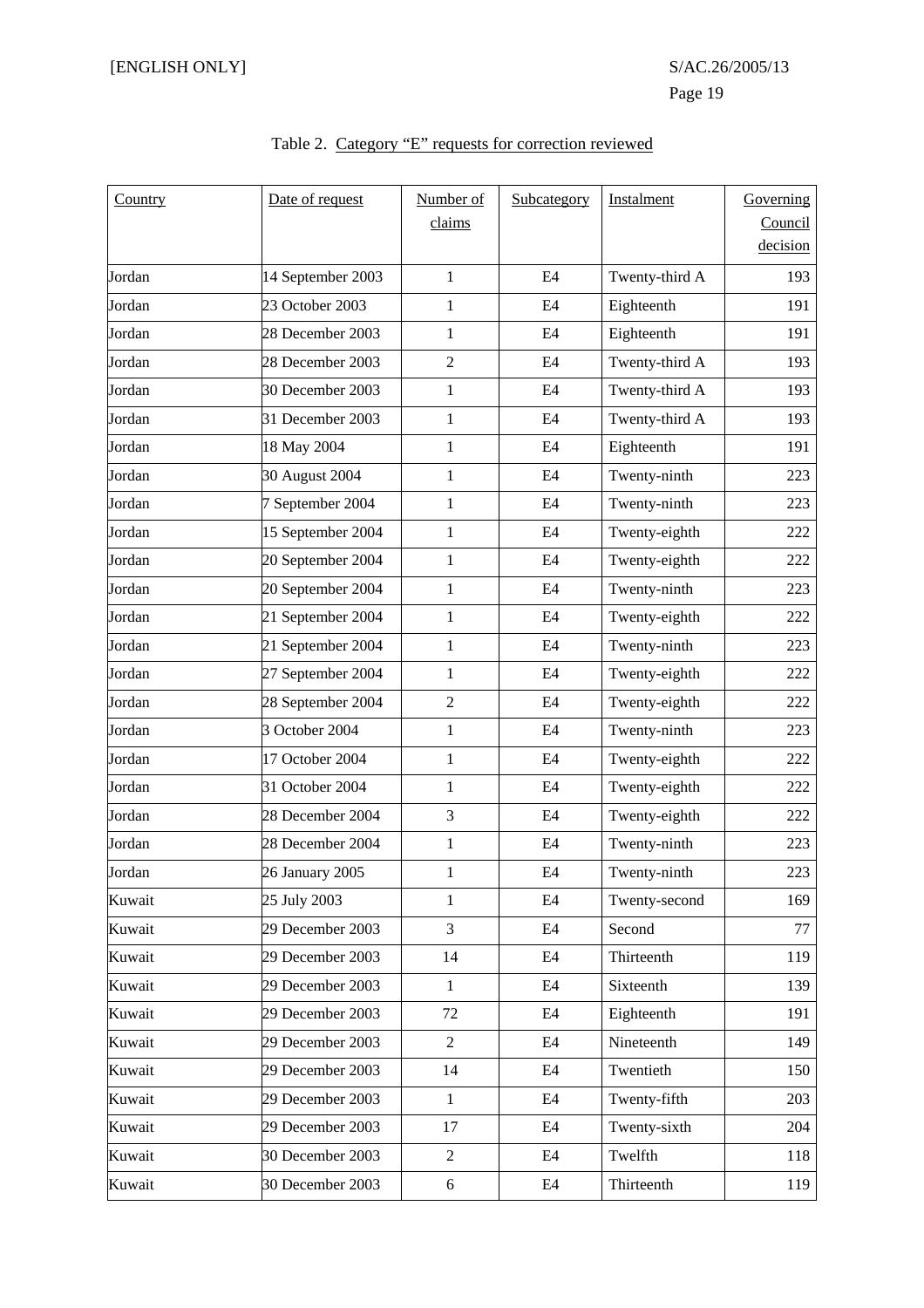# Page 20

| Country              | Date of request  | Number of | Subcategory | Instalment     | Governing |
|----------------------|------------------|-----------|-------------|----------------|-----------|
|                      |                  | claims    |             |                | Council   |
|                      |                  |           |             |                | decision  |
| Kuwait               | 30 December 2003 | 1         | E4          | Fourteenth     | 138       |
| Kuwait               | 30 December 2003 | 1         | E4          | Sixteenth      | 139       |
| Kuwait               | 30 December 2003 | 9         | E4          | Eighteenth     | 191       |
| Kuwait               | 30 December 2003 | 2         | E4          | Twentieth      | 150       |
| Kuwait               | 0 December 2003  | 1         | E4          | Twenty-first   | 184       |
| Kuwait               | 17 March 2004    | 3         | E4          | Twenty-sixth   | 204       |
| Kuwait               | 26 November 2004 | 1         | E4          | Twenty-eighth  | 222       |
| Kuwait               | 4 January 2005   | 2         | E4          | Twenty-eighth  | 222       |
| Kuwait               | 13 January 2005  | 1         | E4          | Sixteenth      | 139       |
| Kuwait               | 7 February 2005  | 1         | E4          | Twenty-sixth   | 204       |
| Syrian Arab Republic | 30 December 2003 | 3         | E4          | Twenty-third A | 193       |
| Total                |                  | 184       |             |                |           |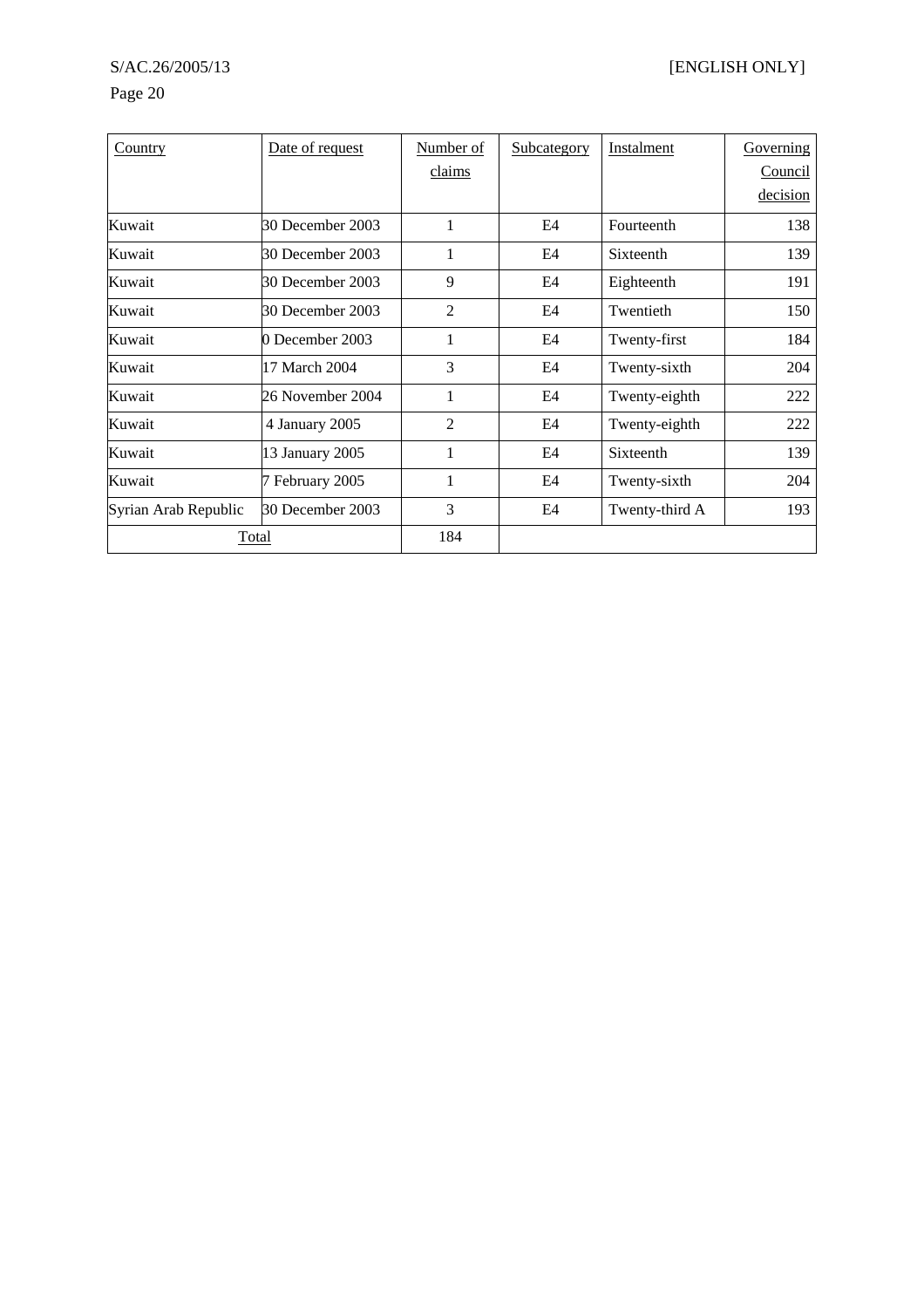## Annex V

## ARTICLE 41 CORRECTIONS TO CLAIMS AWARDS (UP TO THE FIFTY-SEVENTH SESSION OF THE GOVERNING COUNCIL)

|                 | Category B<br>Category A             |                                  |                                            | Category C                       |                                         | Category D<br>Category E         |                                         |                                  |                                         | Category F                       |                                         | Total                            |                                                                |                                                                           |
|-----------------|--------------------------------------|----------------------------------|--------------------------------------------|----------------------------------|-----------------------------------------|----------------------------------|-----------------------------------------|----------------------------------|-----------------------------------------|----------------------------------|-----------------------------------------|----------------------------------|----------------------------------------------------------------|---------------------------------------------------------------------------|
| Report          | Net correction for<br>category (USD) | Number<br>of claims<br>corrected | Net<br>correction<br>for category<br>(USD) | Number<br>of claims<br>corrected | Net correction<br>for category<br>(USD) | Number<br>of claims<br>corrected | Net correction<br>for category<br>(USD) | Number<br>of claims<br>corrected | Net correction<br>for category<br>(USD) | Number<br>of claims<br>corrected | Net correction<br>for category<br>(USD) | Number<br>of claims<br>corrected | Net corrections for<br>categories A, B, C, D,<br>E and F (USD) | Number of<br>claims corrected<br>in categories A,<br>$B, C, D, E$ and $F$ |
| $A(6)$ panel    | (6,439,500.00)                       | 2,575                            |                                            |                                  |                                         |                                  |                                         |                                  |                                         |                                  |                                         |                                  | (6,439,500.00)                                                 | 2,575                                                                     |
| $B(2.2)$ panel  |                                      |                                  | (12,500.00)                                | 3 <sup>a</sup>                   |                                         |                                  |                                         |                                  |                                         |                                  |                                         |                                  | (12,500.00)                                                    | 3 <sup>a</sup>                                                            |
| B(3) panel      |                                      |                                  | 110,000.00                                 | 10 <sup>b</sup>                  |                                         |                                  |                                         |                                  |                                         |                                  |                                         |                                  | 110,000.00                                                     | 10 <sup>b</sup>                                                           |
| $C(4)$ panel    |                                      |                                  |                                            |                                  | (1,922.00)                              | 49                               |                                         |                                  |                                         |                                  |                                         |                                  | (1,922.00)                                                     | 49                                                                        |
| $C(5)$ panel    |                                      |                                  |                                            |                                  | (77,190.00)                             | 6                                |                                         |                                  |                                         |                                  |                                         |                                  | (77, 190.00)                                                   | 6                                                                         |
| $C(6)$ panel    |                                      |                                  |                                            |                                  | 72,685.00                               | 15                               |                                         |                                  |                                         |                                  |                                         |                                  | 72,685.00                                                      | 15                                                                        |
| $D(5)$ panel    |                                      |                                  |                                            |                                  |                                         |                                  | (2,646.81)                              | $\tau$                           |                                         |                                  |                                         |                                  | (2,646.81)                                                     | $\tau$                                                                    |
| $D(7)$ panel    |                                      |                                  |                                            |                                  |                                         |                                  | (38, 836.21)                            | 13                               |                                         |                                  |                                         |                                  | (38, 836.21)                                                   | 13                                                                        |
| $D1(9.1)$ panel |                                      |                                  |                                            |                                  |                                         |                                  | 103,532.16                              | $\overline{4}$                   |                                         |                                  |                                         |                                  | 103,532.16                                                     | $\overline{4}$                                                            |
| Special D panel |                                      |                                  |                                            |                                  |                                         |                                  | (13, 283, 441.51)                       | 426                              |                                         |                                  |                                         |                                  | (13, 283, 441.51)                                              | 426                                                                       |
| $E3(10)$ panel  |                                      |                                  |                                            |                                  |                                         |                                  |                                         |                                  | 325,850.00                              |                                  |                                         |                                  | 325,850.00                                                     |                                                                           |
| E4(3) panel     |                                      |                                  |                                            |                                  |                                         |                                  |                                         |                                  | 536,513.00                              | 3                                |                                         |                                  | 536,513.00                                                     | 3                                                                         |
| Article $41(1)$ | (5,500.00)                           | 10                               |                                            |                                  |                                         |                                  |                                         |                                  |                                         |                                  |                                         |                                  | (5,500.00)                                                     | 10                                                                        |
| Article $41(2)$ | (49,000.00)                          | 16                               |                                            |                                  |                                         |                                  |                                         |                                  |                                         |                                  |                                         |                                  | (49,000.00)                                                    | 16                                                                        |
| Article 41(3)   | 1,500.00                             |                                  |                                            |                                  |                                         |                                  |                                         |                                  |                                         |                                  |                                         |                                  | 1,500.00                                                       | $\overline{4}$                                                            |
| Article $41(4)$ | (83,000.00)                          | 19                               |                                            |                                  |                                         |                                  |                                         |                                  |                                         |                                  |                                         |                                  | (83,000.00)                                                    | 19                                                                        |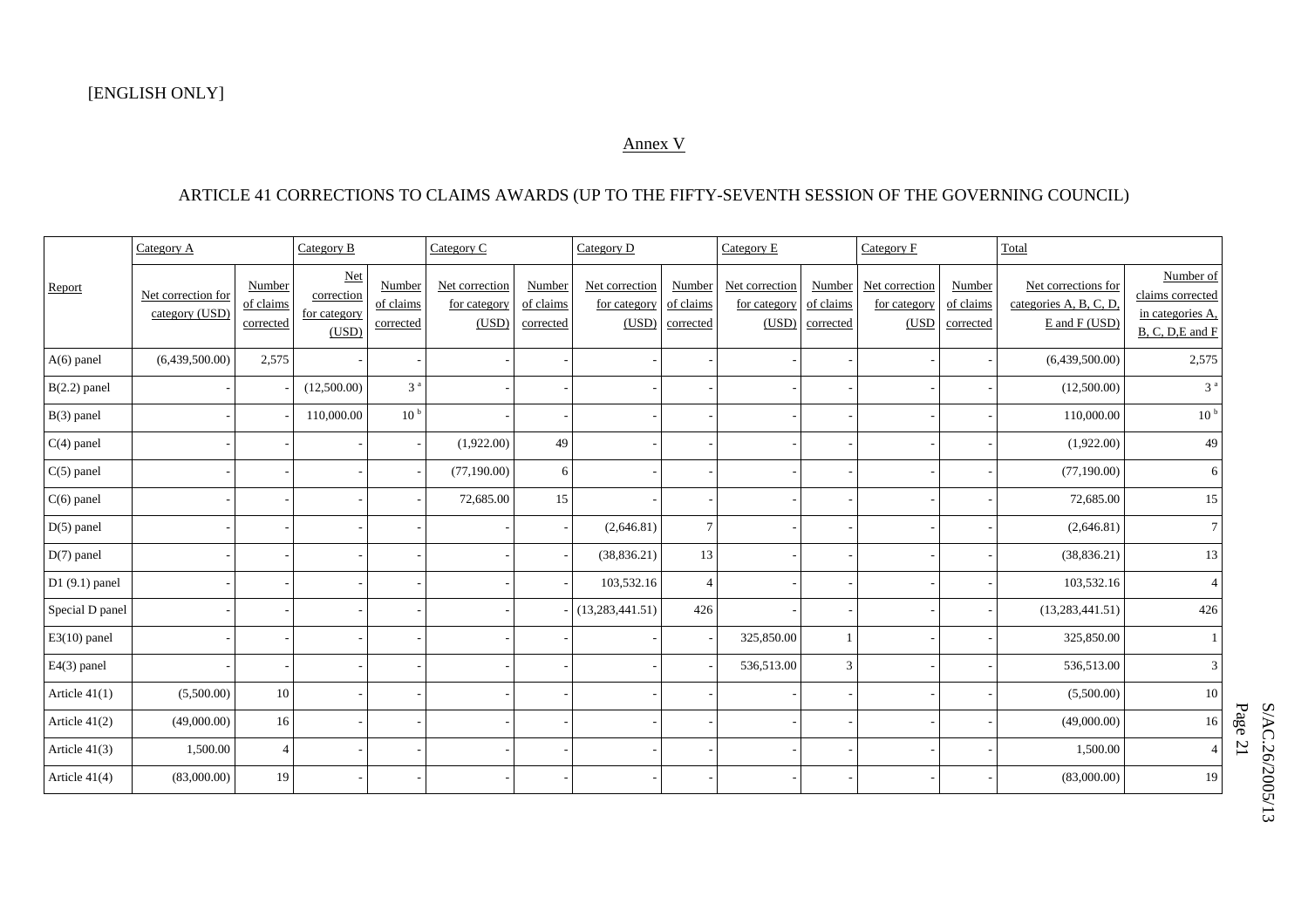## [ENGLISH ONLY]

|                  | Category A                           |                                  | Category B                                        |                                  | Category C                              |                                  | Category D                              |                                  | Category E                              |                                  | Category F                              |                                  | Total                                                          |                                                                       |
|------------------|--------------------------------------|----------------------------------|---------------------------------------------------|----------------------------------|-----------------------------------------|----------------------------------|-----------------------------------------|----------------------------------|-----------------------------------------|----------------------------------|-----------------------------------------|----------------------------------|----------------------------------------------------------------|-----------------------------------------------------------------------|
| Report           | Net correction for<br>category (USD) | Number<br>of claims<br>corrected | <b>Net</b><br>correction<br>for category<br>(USD) | Number<br>of claims<br>corrected | Net correction<br>for category<br>(USD) | Number<br>of claims<br>corrected | Net correction<br>for category<br>(USD) | Number<br>of claims<br>corrected | Net correction<br>for category<br>(USD) | Number<br>of claims<br>corrected | Net correction<br>for category<br>(USD) | Number<br>of claims<br>corrected | Net corrections for<br>categories A, B, C, D,<br>E and F (USD) | Number of<br>claims corrected<br>in categories A.<br>B, C, D, E and F |
| Article 41(5)    | (18,500.00)                          | 5                                |                                                   |                                  |                                         |                                  |                                         |                                  |                                         |                                  |                                         |                                  | (18,500.00)                                                    | .5                                                                    |
| Article $41(6)$  | 15,867,500.00                        | 10,757                           |                                                   |                                  |                                         |                                  |                                         |                                  |                                         |                                  |                                         |                                  | 15,867,500.00                                                  | 10,757                                                                |
| Article 41(7)    | (6,975,500.00)                       | 3,385                            |                                                   |                                  |                                         |                                  |                                         |                                  |                                         |                                  |                                         |                                  | (6,975,500.00)                                                 | 3,385                                                                 |
| Article 41(8)    | (7,806,000.00)                       | 4,385                            |                                                   |                                  | 70,613,604.05                           | 23,282                           |                                         |                                  |                                         |                                  |                                         |                                  | 62,807,604.05                                                  | 27,667                                                                |
| Article $41(9)$  | (4,136,500.00)                       | 1,062                            |                                                   |                                  | 5,278,142.15                            | 1,730                            |                                         |                                  |                                         |                                  |                                         |                                  | 1,141,642.15                                                   | 2,792                                                                 |
| Article $41(10)$ | (1,446,000.00)                       | 364                              |                                                   |                                  | 3,168,018.90                            | 467                              |                                         |                                  |                                         |                                  |                                         |                                  | 1,722,018.90                                                   | 831                                                                   |
| Article $41(11)$ | (1,358,500.00)                       | 370                              |                                                   |                                  |                                         |                                  |                                         |                                  |                                         |                                  |                                         |                                  | (1,358,500.00)                                                 | 370                                                                   |
| Article $41(12)$ | (112,000.00)                         | 26                               |                                                   |                                  | 613,498.37                              | 40                               |                                         |                                  |                                         |                                  |                                         |                                  | 501,498.37                                                     | 66                                                                    |
| Article $41(13)$ | (55,500.00)                          | 40                               |                                                   |                                  | (102, 863.22)                           | 27                               |                                         |                                  |                                         |                                  |                                         |                                  | (158, 363.22)                                                  | 67                                                                    |
| Article $41(14)$ | (8,000.00)                           | 31                               |                                                   |                                  | 5,580,355.48                            | 625                              | 103,532.16                              | $\overline{4}$                   |                                         |                                  |                                         |                                  | 5,675,887.64                                                   | 660                                                                   |
| Article $41(15)$ | (10,500.00)                          | 19                               |                                                   |                                  |                                         |                                  | (57.66)                                 | 6                                | (7,264.37)                              | 1                                |                                         |                                  | (17,822.03)                                                    | 26                                                                    |
| Article $41(16)$ | 142,000.00                           | 73                               |                                                   |                                  | 453,162.71                              | 54                               |                                         |                                  |                                         |                                  |                                         |                                  | 595,162.71                                                     | 127                                                                   |
| Article $41(17)$ | 707,500.00                           | 446                              |                                                   |                                  | 77,461.07                               | 6                                |                                         |                                  |                                         |                                  |                                         |                                  | 784,961.07                                                     | 452                                                                   |
| Article $41(18)$ | 119,500.00                           | 77                               |                                                   |                                  |                                         |                                  |                                         |                                  | (43, 413)                               | $\overline{1}$                   |                                         |                                  | 76,087                                                         | 78                                                                    |
| Article $41(19)$ | 154,000.00                           | 55                               |                                                   |                                  | 46,976.14                               | 6                                | 400,986.95                              | 6                                |                                         |                                  |                                         |                                  | 601,963.09                                                     | 67                                                                    |
| Article $41(20)$ | 3,739,500.00                         | 1,896                            |                                                   |                                  | 53,342.85                               |                                  |                                         |                                  |                                         |                                  |                                         |                                  | 3,792,842.85                                                   | 1,897                                                                 |
| Article $41(21)$ | 1,157,500                            | 688                              |                                                   |                                  |                                         |                                  |                                         |                                  |                                         |                                  |                                         |                                  | 1,157,500.00                                                   | 688                                                                   |
| Article $41(22)$ | 4,419,000.00                         | 2,730                            |                                                   |                                  |                                         |                                  |                                         |                                  |                                         |                                  |                                         |                                  | 4,419,000.00                                                   | 2,730                                                                 |
| Article $41(23)$ | 44,500.00                            | 20                               |                                                   |                                  | 161,331.14                              | 15                               | 12,411.60                               | $\mathbf{1}$                     | (48, 653.00)                            | $\tau$                           |                                         |                                  | 169,589.74                                                     | 43                                                                    |
| Article $41(24)$ | (3,911,000)                          | 981                              |                                                   |                                  | 78,646.76                               | 12                               | 93,543.56                               | 3                                |                                         |                                  |                                         |                                  | (3,738,809.68)                                                 | 996                                                                   |